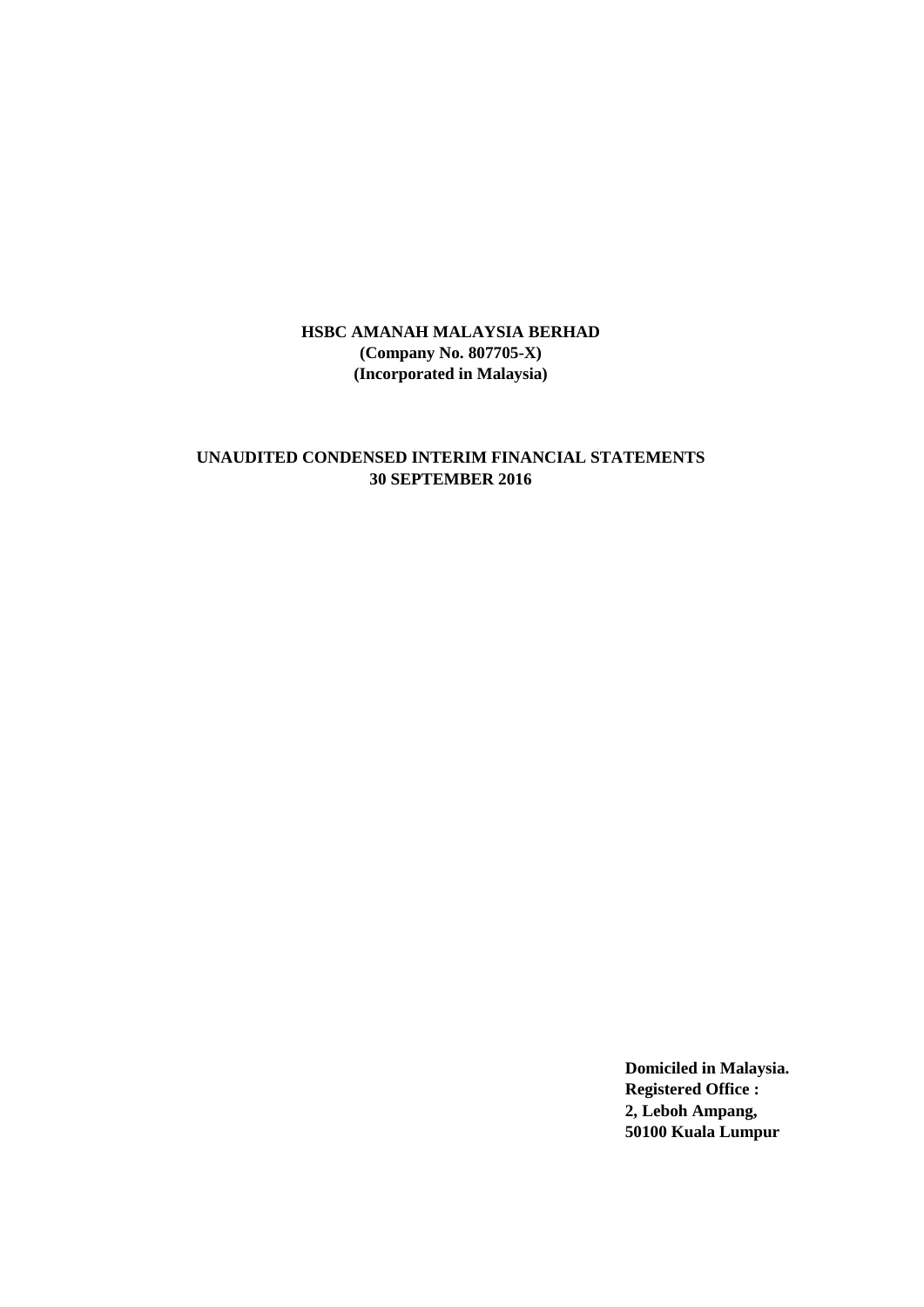#### **UNAUDITED CONDENSED STATEMENT OF FINANCIAL POSITION AT 30 SEPTEMBER 2016**

|                                                   |             | 30 Sep 2016   | 31 Dec 2015   |
|---------------------------------------------------|-------------|---------------|---------------|
|                                                   | <b>Note</b> | <b>RM'000</b> | <b>RM'000</b> |
| <b>Assets</b>                                     |             |               |               |
| Cash and short-term funds                         | 10          | 2,440,381     | 4,750,390     |
| Financial assets held-for-trading                 | 11          | 1,322         | 10,492        |
| Financial investments available-for-sale          | 12          | 1,328,752     | 1,701,243     |
| Financing and advances                            | 13          | 11,638,297    | 11,968,217    |
| Derivative financial assets                       | 15          | 266,653       | 307,299       |
| Other assets                                      | 16          | 130,165       | 241,611       |
| Statutory deposits with Bank Negara Malaysia      | 17          | 298,462       | 329,662       |
| Equipment                                         |             | 7,192         | 10,288        |
| Deferred tax assets                               |             | 5,573         | 5,548         |
| Tax recoverable                                   |             | 2,253         | 5,162         |
| <b>Total assets</b>                               |             | 16,119,050    | 19,329,912    |
| <b>Liabilities</b>                                |             |               |               |
| Deposits from customers                           | 18          | 8,799,821     | 9,386,123     |
| Deposits and placements from banks                |             |               |               |
| and other financial institutions                  | 19          | 1,903,371     | 4,160,089     |
| Bills and acceptances payable                     |             | 21,907        | 14,904        |
| Derivative financial liabilities                  | 15          | 374,409       | 473,231       |
| Other liabilities                                 | 20          | 1,139,319     | 1,475,375     |
| Multi-Currency Sukuk Programme                    | 21          | 1,758,566     | 1,749,823     |
| Subordinated Commodity Murabahah Financing        | 22          | 595,771       | 618,461       |
| <b>Total liabilities</b>                          |             | 14,593,164    | 17,878,006    |
| <b>Equity</b>                                     |             |               |               |
| Share capital                                     |             | 50,000        | 50,000        |
| Reserves                                          |             | 1,475,886     | 1,401,906     |
|                                                   |             |               |               |
| Total equity attributable to owner of the Bank    |             | 1,525,886     | 1,451,906     |
| <b>Total liabilities and equity</b>               |             | 16,119,050    | 19,329,912    |
| Restricted investment accounts <sup>[1]</sup>     |             | 2,106,187     | 2,632,404     |
| <b>Total Islamic Banking asset</b> <sup>[1]</sup> |             | 18,225,237    | 21,962,316    |
|                                                   |             |               |               |
| <b>Commitments and Contingencies</b>              | 29          | 22,075,917    | 21,889,668    |

[1] The disclosure is in accordance with the requirements of Bank Negara Malaysia's Guideline on Financial Reporting for Islamic Banking Institutions dated 5 February 2016.

The unaudited condensed interim financial statements should be read in conjunction with the audited financial statements of the Bank for the financial year ended 31 December 2015 and the accompanying explanatory notes on pages 6 to 31 attached *to the unaudited condensed interim financial statements.*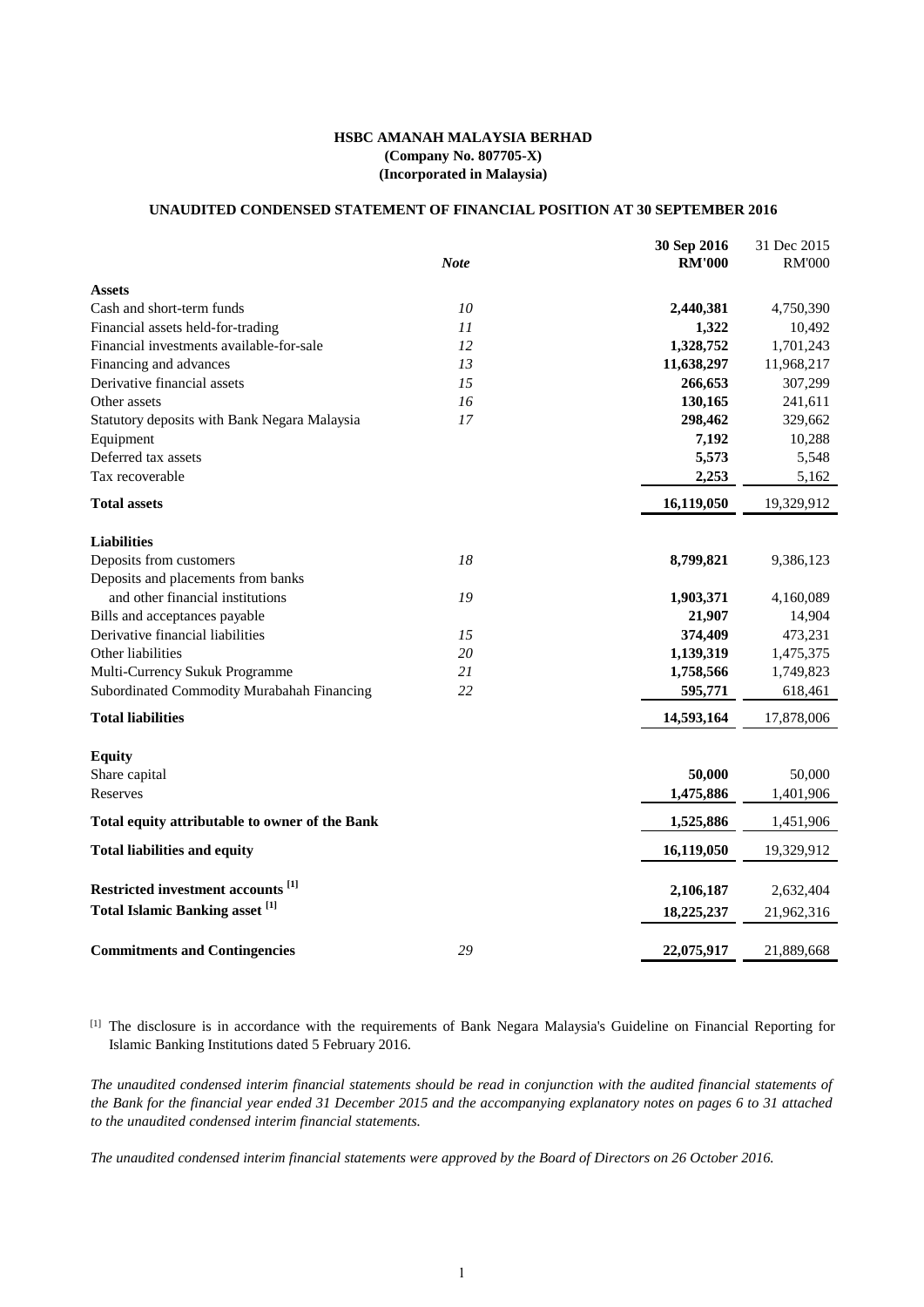#### **HSBC AMANAH MALAYSIA BERHAD**

**(Company No. 807705-X) (Incorporated in Malaysia)**

### **COMPREHENSIVE INCOME FOR THE FINANCIAL PERIOD ENDED 30 SEPTEMBER 2016 UNAUDITED CONDENSED STATEMENT OF PROFIT OR LOSS AND OTHER**

|                                                                                                                                             |             | <b>Third Quarter</b>         |                                            | <b>Nine Months Ended</b>     |                                            |  |
|---------------------------------------------------------------------------------------------------------------------------------------------|-------------|------------------------------|--------------------------------------------|------------------------------|--------------------------------------------|--|
|                                                                                                                                             | <b>Note</b> | 30 Sep 2016<br><b>RM'000</b> | 30 Sep 2015<br><b>RM'000</b><br>(Restated) | 30 Sep 2016<br><b>RM'000</b> | 30 Sep 2015<br><b>RM'000</b><br>(Restated) |  |
| Income derived from investment of                                                                                                           |             |                              |                                            |                              |                                            |  |
| depositors' funds and others                                                                                                                | 23          | 170,017                      | 181,249                                    | 522,194                      | 535,952                                    |  |
| Income derived from investment of                                                                                                           |             |                              |                                            |                              |                                            |  |
| shareholder's funds                                                                                                                         | 24          | 39,471                       | 22,040                                     | 113,597                      | 75,087                                     |  |
| Impairment losses on financing                                                                                                              | 25          | (16,211)                     | (21, 569)                                  | (90, 511)                    | (43, 612)                                  |  |
| Total distributable income                                                                                                                  |             | 193,277                      | 181,720                                    | 545,280                      | 567,427                                    |  |
| Income attributable to depositors                                                                                                           | 26          | (84, 397)                    | (94, 664)                                  | (270, 181)                   | (274, 387)                                 |  |
| Total net income                                                                                                                            |             | 108,880                      | 87,056                                     | 275,099                      | 293,040                                    |  |
| Operating expenses                                                                                                                          | 27          | (58, 575)                    | (59,239)                                   | (183, 368)                   | (178, 662)                                 |  |
| Profit before tax                                                                                                                           |             | 50,305                       | 27,817                                     | 91,731                       | 114,378                                    |  |
| Tax expense                                                                                                                                 |             | (12,209)                     | (5,001)                                    | (20, 551)                    | (22,009)                                   |  |
| Profit for the financial period                                                                                                             |             | 38,096                       | 22,816                                     | 71,180                       | 92,369                                     |  |
| Other comprehensive income/(expense)<br>Items that will subsequently be reclassified to<br>profit or loss when specific conditions are met: |             |                              |                                            |                              |                                            |  |
| Available-for-sale reserve:                                                                                                                 |             |                              |                                            |                              |                                            |  |
| Change in fair value                                                                                                                        |             | 5,592                        | (8,317)                                    | 11,381                       | 4,082                                      |  |
| Amount transferred to profit or loss                                                                                                        |             | (3,798)                      |                                            | (6, 853)                     | (232)                                      |  |
| Income tax effect                                                                                                                           |             | (431)                        | 1,996                                      | (1,087)                      | (924)                                      |  |
| Other comprehensive income for                                                                                                              |             |                              |                                            |                              |                                            |  |
| the financial period, net of tax                                                                                                            |             | 1,363                        | (6,321)                                    | 3,441                        | 2,926                                      |  |
| Total comprehensive income for the financial period                                                                                         |             | 39,459                       | 16,495                                     | 74,621                       | 95,295                                     |  |
| Profit attributable to the owner of the Bank                                                                                                |             | 38,096                       | 22,816                                     | 71,180                       | 92,369                                     |  |
| Total comprehensive income attributable to the<br>owner of the Bank                                                                         |             | 39,459                       | 16,495                                     | 74,621                       | 95,295                                     |  |
| Basic earnings per RM0.50 ordinary share                                                                                                    |             | 38.1 sen                     | 22.8 sen                                   | 71.2 sen                     | 92.4 sen                                   |  |

The unaudited condensed interim financial statements should be read in conjunction with the audited financial statements of the Bank for the financial year ended 31 December 2015 and the accompanying explanatory notes on pages 6 to 31 attached to the unaudited *condensed interim financial statements.*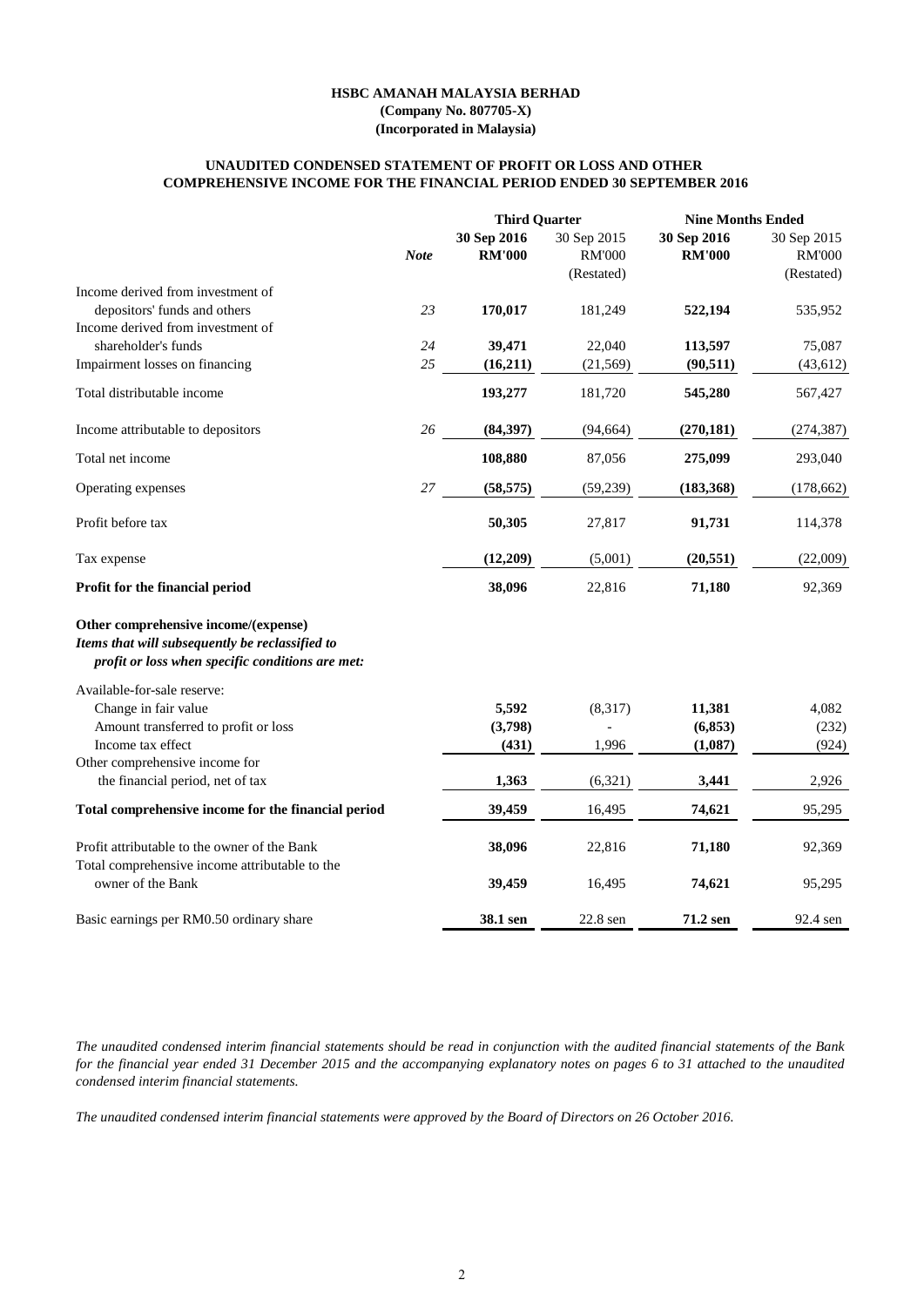### **UNAUDITED CONDENSED STATEMENT OF CHANGES IN EQUITY FOR THE FINANCIAL PERIOD ENDED 30 SEPTEMBER 2016**

|                                                                                            |                |               |                  | Non-distributable |               |                        | Distributable |               |
|--------------------------------------------------------------------------------------------|----------------|---------------|------------------|-------------------|---------------|------------------------|---------------|---------------|
|                                                                                            |                |               |                  | Available-        | Capital       |                        |               |               |
|                                                                                            | Share          | <b>Share</b>  | <b>Statutory</b> | for-sale          | contribution  | Regulatory             | Retained      | Total         |
|                                                                                            | capital        | premium       | reserve          | reserve           | reserve       | reserve <sup>[1]</sup> | profits       |               |
|                                                                                            | <b>RM'000</b>  | <b>RM'000</b> | <b>RM'000</b>    | <b>RM'000</b>     | <b>RM'000</b> | <b>RM'000</b>          | <b>RM'000</b> | <b>RM'000</b> |
| 2016                                                                                       |                |               |                  |                   |               |                        |               |               |
| Balance at 1 January                                                                       | 50,000         | 610,000       | 50,000           | 4,946             | 1,058         | 34,000                 | 701,902       | 1,451,906     |
| Total comprehensive income for the financial period                                        |                |               |                  |                   |               |                        |               |               |
| Profit for the financial period                                                            |                |               |                  |                   |               |                        | 71,180        | 71,180        |
| Other comprehensive income, net of tax                                                     |                |               |                  |                   |               |                        |               |               |
| Available-for-sale reserve:                                                                |                |               |                  |                   |               |                        |               |               |
| Net change in fair value                                                                   | $\blacksquare$ |               |                  | 8,649             |               |                        |               | 8,649         |
| Net amount transferred to profit or loss                                                   |                |               |                  | (5,208)           |               |                        |               | (5,208)       |
| Total other comprehensive income                                                           |                |               |                  | 3,441             |               |                        |               | 3,441         |
| Total comprehensive income for the financial period                                        |                |               |                  | 3,441             |               |                        | 71,180        | 74,621        |
| Transactions with the owner (the ultimate holding<br>company), recorded directly in equity |                |               |                  |                   |               |                        |               |               |
| Share based payment transactions                                                           |                |               |                  |                   | (641)         |                        |               | (641)         |
| Balance at 30 September                                                                    | 50,000         | 610,000       | 50,000           | 8,387             | 417           | 34,000                 | 773,082       | 1,525,886     |

<sup>[1]</sup> The Bank maintains a regulatory reserve to meet local regulatory requirements; the effect of this requirement is to restrict the amount of reserves that can be distributed to shareholders.

The unaudited condensed interim financial statements should be read in conjunction with the audited financial statements of the Bank for the financial year ended 31 December 2015 and the accompanying *explanatory notes on pages 6 to 31 attached to the unaudited condensed interim financial statements.*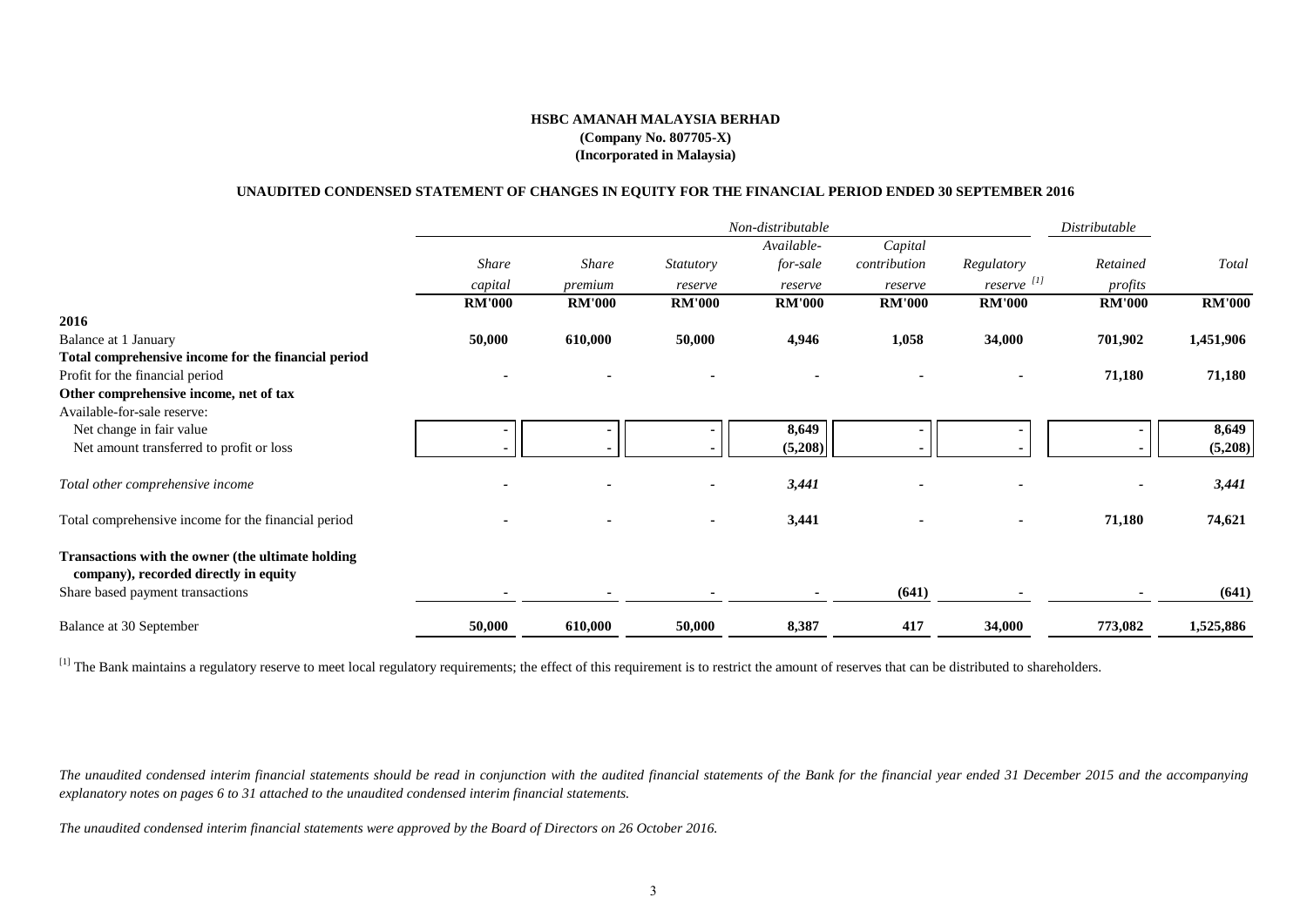### **UNAUDITED CONDENSED STATEMENT OF CHANGES IN EQUITY FOR THE FINANCIAL PERIOD ENDED 30 SEPTEMBER 2016 (Cont'd)**

|                                                                                            |               |               |                  | Non-distributable |               |                          | Distributable |               |
|--------------------------------------------------------------------------------------------|---------------|---------------|------------------|-------------------|---------------|--------------------------|---------------|---------------|
|                                                                                            |               |               |                  | Available-        | Capital       |                          |               |               |
|                                                                                            | Share         | <b>Share</b>  | <b>Statutory</b> | for-sale          | contribution  | Regulatory               | Retained      | Total         |
|                                                                                            | capital       | premium       | reserve          | reserve           | reserve       | reserve <sup>[1]</sup>   | profits       |               |
|                                                                                            | <b>RM'000</b> | <b>RM'000</b> | <b>RM'000</b>    | <b>RM'000</b>     | <b>RM'000</b> | <b>RM'000</b>            | <b>RM'000</b> | <b>RM'000</b> |
| 2015                                                                                       |               |               |                  |                   |               |                          |               |               |
| Balance at 1 January                                                                       | 50,000        | 610,000       | 50,000           | (6,488)           | 1,374         | 13,000                   | 600,823       | 1,318,709     |
| Total comprehensive income for the financial period                                        |               |               |                  |                   |               |                          |               |               |
| Profit for the financial period                                                            |               |               |                  |                   |               |                          | 92,369        | 92,369        |
| Other comprehensive income, net of tax                                                     |               |               |                  |                   |               |                          |               |               |
| Available-for-sale reserve:                                                                |               |               |                  |                   |               |                          |               |               |
| Net change in fair value                                                                   |               |               |                  | 2,926             |               |                          |               | 2,926         |
| Total other comprehensive income                                                           |               |               |                  | 2,926             |               |                          |               | 2,926         |
| Total comprehensive income for the financial period                                        |               |               |                  | 2,926             |               | $\overline{\phantom{a}}$ | 92,369        | 95,295        |
| Transactions with the owner (the ultimate holding<br>company), recorded directly in equity |               |               |                  |                   |               |                          |               |               |
| Share based payment transactions                                                           |               |               |                  |                   | (263)         |                          | 17            | (246)         |
| Transfer relating to regulatory reserves                                                   |               |               |                  |                   |               | 21,000                   | (21,000)      |               |
| <b>Balance at 30 September</b>                                                             | 50,000        | 610,000       | 50,000           | (3,562)           | 1,111         | 34,000                   | 672,209       | 1,413,758     |

<sup>[1]</sup> The Bank maintains a regulatory reserve to meet local regulatory requirements; the effect of this requirement is to restrict the amount of reserves that can be distributed to shareholders.

The unaudited condensed interim financial statements should be read in conjunction with the audited financial statements of the Bank for the financial year ended 31 December 2015 and the accompanying *explanatory notes on pages 6 to 31 attached to the unaudited condensed interim financial statements.*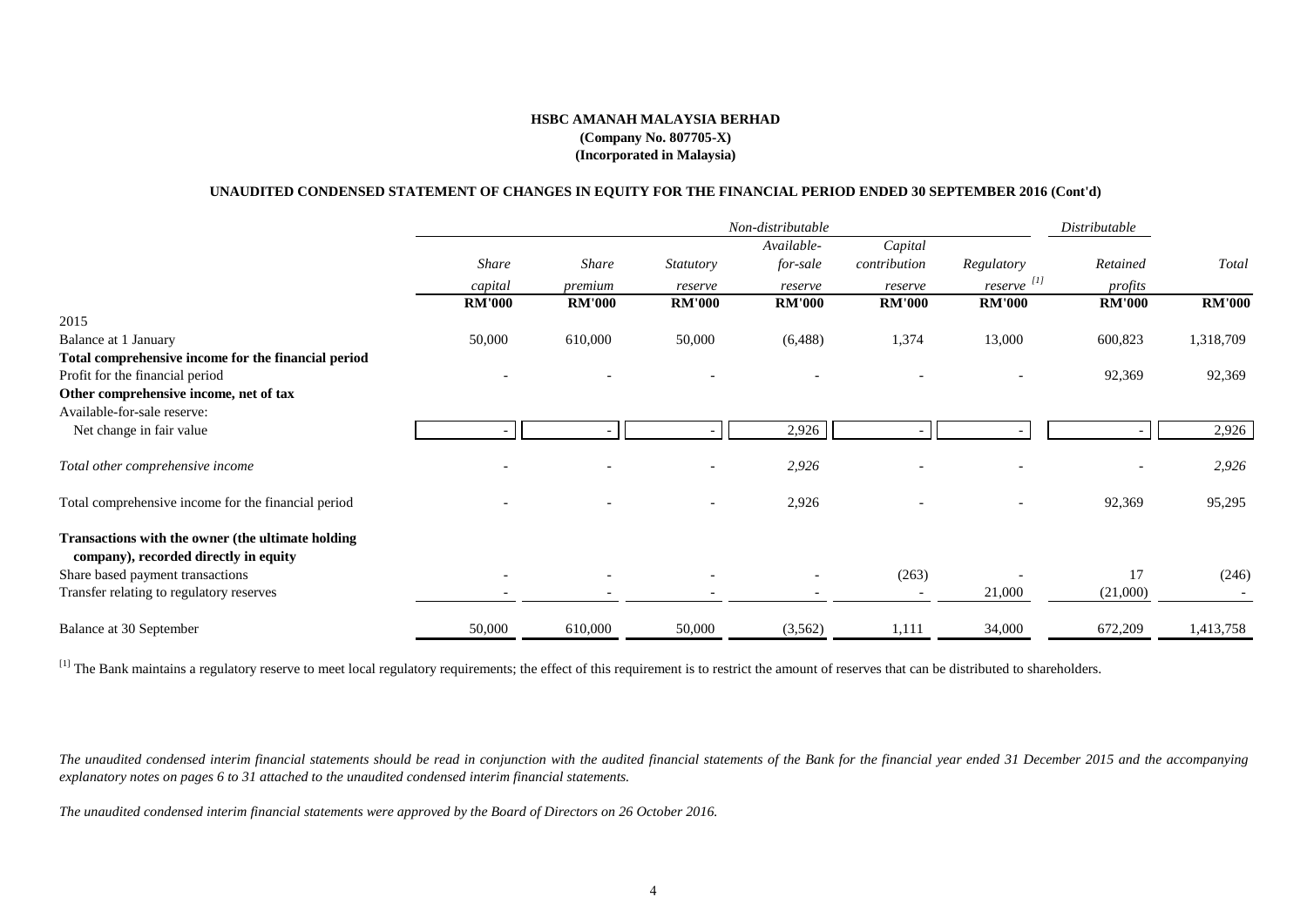### **FOR THE FINANCIAL PERIOD ENDED 30 SEPTEMBER 2016 UNAUDITED CONDENSED CASH FLOW STATEMENT**

|                                                  | 30 Sep 2016<br><b>RM'000</b> | 30 Sep 2015<br><b>RM'000</b> |
|--------------------------------------------------|------------------------------|------------------------------|
| Profit before tax                                | 91,731                       | 114,378                      |
| Adjustments for non-operating and non-cash items | 107,970                      | 5,347                        |
| Operating profit before working capital changes  | 199,701                      | 119,725                      |
| Changes in working capital:                      |                              |                              |
| Net changes in operating assets                  | 395,038                      | (1,384,202)                  |
| Net changes in operating liabilities             | (3,198,603)                  | 1,043,705                    |
| Income tax paid                                  | (18, 842)                    | (24, 792)                    |
| Net cash used in operating activities            | (2,622,706)                  | (245, 564)                   |
| Net cash generated from investing activities     | 384,938                      | 2,250,203                    |
| Net cash generated from financing activities     | (72, 241)                    | 1,000,299                    |
|                                                  | 312,697                      | 3,250,502                    |
| Net changes in cash and cash equivalents         | (2,310,009)                  | 3,004,938                    |
| Cash and cash equivalents at 1 January           | 4,750,390                    | 670,934                      |
| Cash and cash equivalents at 30 September        | 2,440,381                    | 3,675,872                    |
| Analysis of cash and cash equivalents            |                              |                              |
| Cash and short-term funds                        | 2,440,381                    | 3,675,872                    |

The unaudited condensed interim financial statements should be read in conjunction with the audited financial statements of the Bank for the financial year ended 31 December 2015 and the accompanying explanatory notes on pages 6 to 31 *attached to the unaudited condensed interim financial statements.*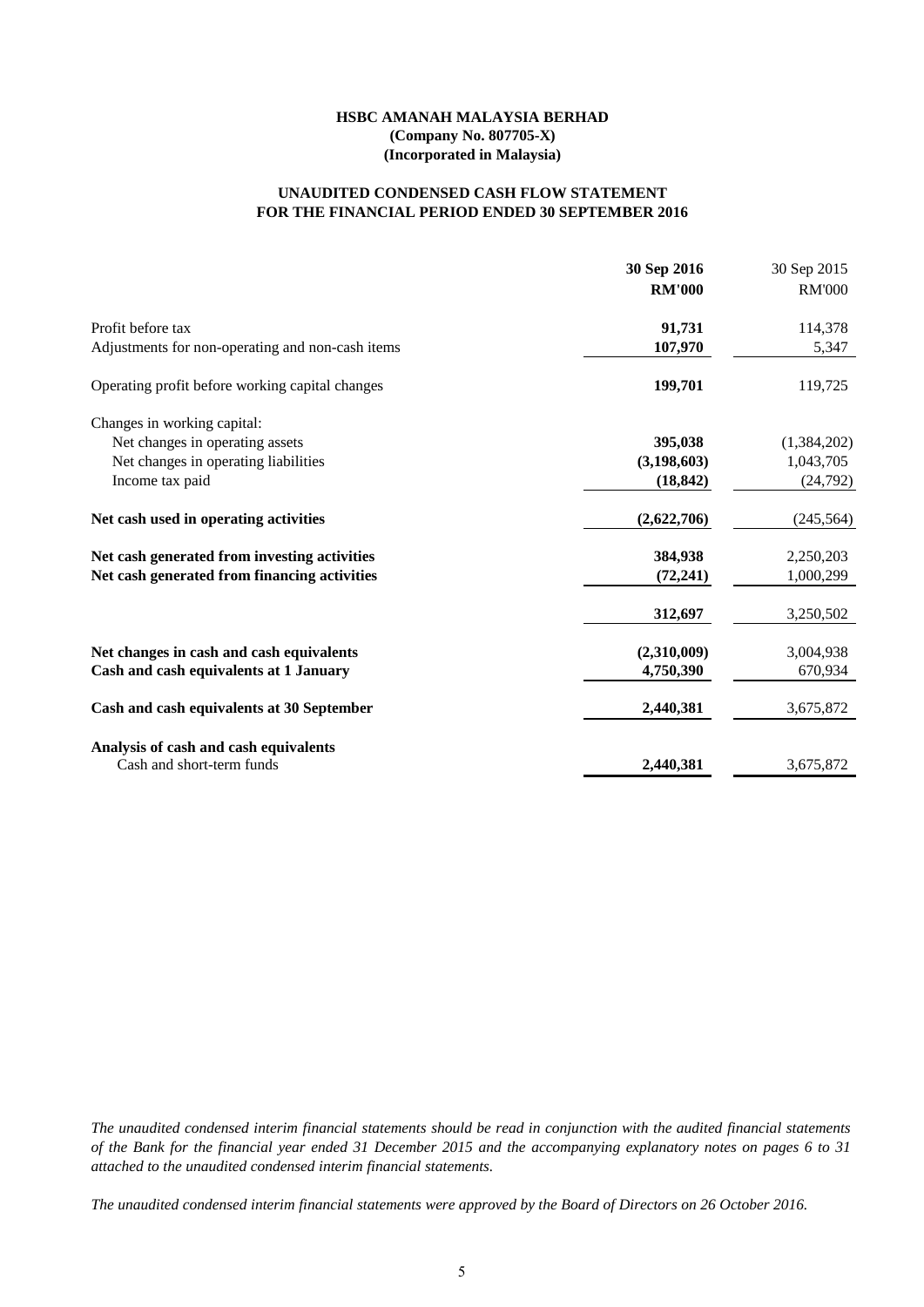### **NOTES TO THE FINANCIAL STATEMENTS**

#### **1 General Information**

HSBC Amanah Malaysia Berhad (the Bank) is a licensed Islamic Bank under the Islamic Financial Services Act, 2013. The principal activities of the Bank are Islamic banking and related financial services.

There were no significant changes in these activities during the financial period.

The Bank is a public limited liability company, incorporated and domiciled in Malaysia. The registered office of the Bank is located at 2, Leboh Ampang, 50100 Kuala Lumpur.

The immediate parent bank and ultimate holding company during the financial period are HSBC Bank Malaysia Berhad and HSBC Holdings Plc, respectively.

The financial statements were approved and authorised for issue by the Board of Directors on 26 October 2016.

#### **2 Basis of Preparation**

The unaudited condensed interim financial statements for the financial period ended 30 September 2016 have been prepared under the historical cost convention except for the following assets and liabilities which are stated at fair values: financial instruments held-for-trading, financial investments available-for-sale, derivative financial instruments and financial instruments fair valued through profit and loss.

The unaudited condensed interim financial statements for the financial period ended 30 September 2016 have been prepared in accordance with the requirements of Malaysian Financial Reporting Standards (MFRS) 134: Interim Financial Reporting issued by the Malaysian Accounting Standards Board (MASB) and Bank Negara Malaysia (BNM) requirements on Shariah related disclosures.

The unaudited condensed interim financial statements do not include all of the information required for full annual financial statements, and should be read in conjunction with the audited financial statements of the Bank for the financial year ended 31 December 2015. The explanatory notes attached in the unaudited condensed interim financial statements provide an explanation of events and transactions that are significant for an understanding of the changes in the financial position and performance of the Bank since the financial year ended 31 December 2015.

All significant accounting policies and methods of computation applied in the unaudited condensed interim financial statements are consistent with those adopted in the most recent audited annual financial statements for the year ended 31 December 2015.

#### (i) Standards and amendments to published standards that are effective and applicable to the Bank

The new accounting standards and amendments to published accounts that are effective and applicable to the Bank for the financial year beginning on 1 January 2016 are as follows:

- Amendments to MFRS 116 'Property, plant and equipment' and MFRS 138 'Intangible assets' clarify that the use of revenue-based methods to calculate the depreciation of an item of property, plant and equipment is not appropriate. This is because revenue generated by an activity that includes the use of an asset generally reflects factors other than the consumption of the economic benefits embodied in the asset.
- The amendments to MFRS 138 also clarify that revenue is generally presumed to be an inappropriate basis for measuring the consumption of the economic benefits embodied in an intangible asset. This presumption can be overcome only in the limited circumstances where the intangible asset is expressed as a measure of revenue or where it can be demonstrated that revenue and the consumption of the economic benefits of the intangible asset are highly correlated.
- $\bullet$ Amendments to MFRS 127 ʻSeparate Financial Statements'. The amendments introduced equity accounting for separate financial statements.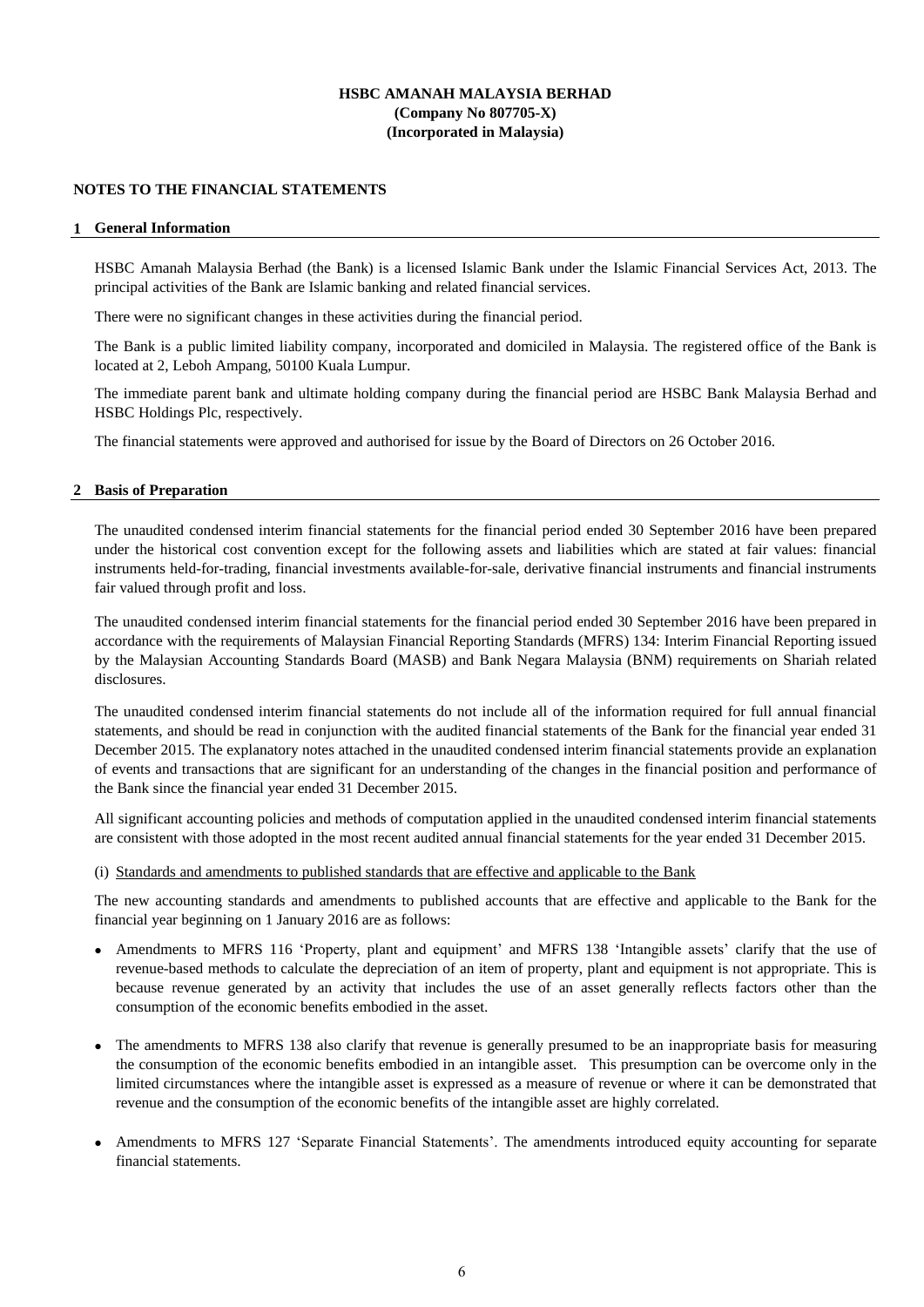### **2 Basis of Preparation (Cont'd)**

- (i) Standards and amendments to published standards that are effective and applicable to the Bank (Cont'd)
- MFRS 101 'Presentation of Financial Statements' Disclosure Initative (Amendments to MFRS 101). The amendments are part of a major initative to improve disclosure requirements in MFRS financial statements. These amendments include narrow - focus improvements in five areas as follows:
	- Materiality
	- Disaggregation and subtotals
	- Notes structure
	- Disclosure of accounting policies
	- Presentation of items in Other Comprehensive Income (OCI) arising from equity accounted investments.
- $\bullet$ Annual improvement to MFRSs 2012 - 2014 Cycle
	- Amendment to MFRS 5, ʻNon-current assets Held for Sale and Discountinued Operations'
	- Amendment to MFRS 7, ʻFinancial Instruments: Disclosure Servicing contracts'
	- Amendment to MFRS 7, ʻFinancial Instruments: Disclosure Applicability of the amendments to MFRS 7 to condensed interim financial statements'
	- Amendment to MFRS 119, ʻEmployee Benefits'
	- Amendments to MFRS 134, ʻInterim Financial Reporting'

The adoption of the new accounting standards, amendments and improvements to published standards are not expected to have impact on the financial statements of the Bank.

(ii) Standards, amendments to published standards and interpretations to existing standards that are applicable to the Bank but not yet effective

The Bank will apply these standards, amendments to published standards from:

- a. Financial year beginning on/after 1 January 2017:
- $\bullet$ Amendments to MFRS 107 'Disclosure Initiative'

Disclosure Initiative introduces additional on changes in liabilities arising from financing activities.

 $\bullet$ Amendments to MFRS 112 'Recognition on Deferred Tax Assets For Unrealised Losses'

Amendments to MFRS 112 clarify the requirements for recognising deferred tax assets on unrealised losses arising from deductible temporary difference on asset carried at fair value.

In addition, in evaluating whether an entity will have sufficient taxable profits in future periods against which deductible temporary differences can be utilised, the amendments require an entity to compare the deductible temporary differences with future taxable profits that excludes tax deductions resulting from the reversal of those temporary differences.

- b. Financial year beginning on/after 1 January 2018
- $\bullet$ MFRS 9 'Financial Instruments' will replace MFRS 139 'Financial Instruments: Recognition and Measurement'

MFRS 9 retains but simplifies the mixed measurement model in MFRS 139 and establishes three primary measurement categories for financial assets: amortised cost, fair value through profit or loss and fair value through OCI. The basis of classification depends on the entity's business model and the cash flow characteristics of the financial asset. Investments in equity instruments are always measured at fair value through profit or loss with an irrevocable option at inception to present changes in fair value in OCI (provided the instrument is not held for trading). A debt instrument is measured at amortised cost only if the entity is holding it to collect contractual cash flows and the cash flows represent principal and profit.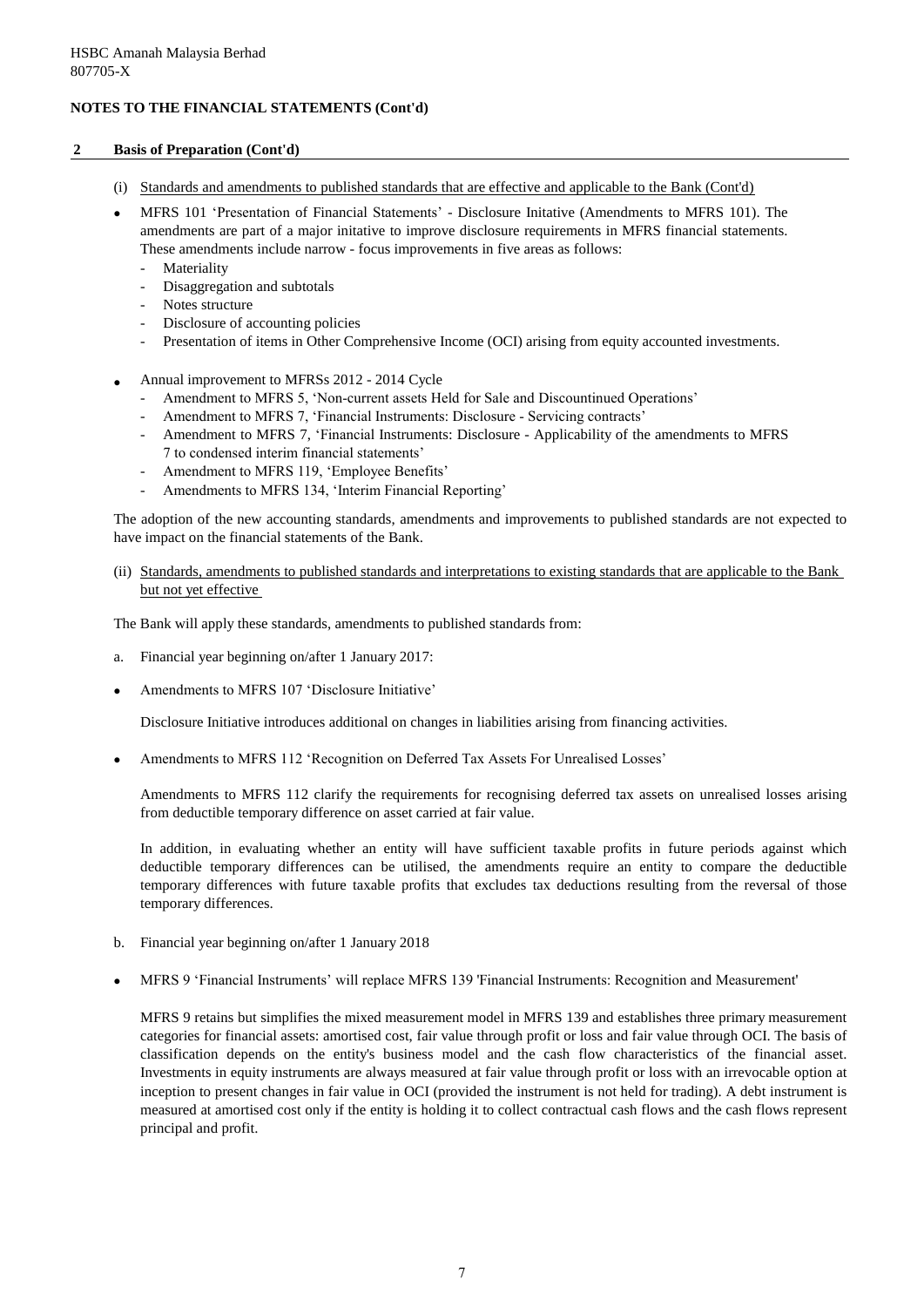#### **2 Basis of Preparation (Cont'd)**

- (ii) Standards, amendments to published standards and interpretations to existing standards that are applicable to the Bank but not yet effective (Cont'd)
- b. Financial year beginning on/after 1 January 2018 (Cont'd)

For liabilities, the standard retains most of the MFRS 139 requirements. These include amortised cost accounting for most financial liabilities, with bifurcation of embedded derivatives. The main change is that, in cases where the fair value option is taken for financial liabilities, the part of a fair value change due to an entity's own credit risk is recorded in other comprehensive income rather than the profit or loss, unless this creates an accounting mismatch.

MFRS 9 introduces an expected credit loss model on impairment for all financial assets that replaces the incurred loss impairment model used in MFRS 139. The expected credit loss model is forward-looking and eliminates the need for a trigger event to have occurred before credit losses are recognised.

 $\bullet$ MFRS 15 'Revenue from contracts with customers' replaces MFRS 118 'Revenue' and MFRS 111 'Construction contracts' and related interpretations. The standard deals with revenue recognition and establishes principles for reporting useful information to users of financial statements about the nature, amount, timing and uncertainty of revenue and cash flows arising from an entity's contracts with customers.

Revenue is recognised when a customer obtains control of a good or service and thus has the ability to direct the use and obtain the benefits from the good or service. The core principle in MFRS 15 is that an entity recognises revenue to depict the transfer of promised goods or services to the customer in an amount that reflects the consideration to which the entity expects to be entitled in exchange for those goods or services.

- $\bullet$ MFRS 2 'Share-based payment' with regards to classification and measurement of share-based payment transactions. The amendments provides specific guidance on effects of vesting and non-vesting conditions on the measurement of cash-settled share-based payment; share-based payment transactions with a net settlement feature for withholding tax obligations; and a modification to the terms and conditions of a share-based payment that changes the classification of the transaction from cash-settled to equity-settled.
- c. Financial year beginning on/after 1 January 2019
- $\bullet$ MFRS 16 'Leases'

On 15 April 2016, MASB issued MFRS 16 effective for annual periods beginning on or after 1 January 2019. MFRS 16 requires recognition of operating lease commitments on balance sheet together with right of use asset.

The initial application of the above accounting standards, amendments and interpretation are not expected to have any material financial impacts to the current and prior year's financial statement of the Bank upon its first adoption, except for MFRS 9.

MFRS 9 replaces the guidance in MFRS 139 'Financial Instruments, Recognition and Measurement' on the classification and measurement of financial assets and financial liabilities, and on hedge accounting. The Bank is currently assessing the financial impact that may arise from the adoption of MFRS 9.

The financial statements of the Bank have been prepared on the historical cost basis, except for the following assets and liabilities as explained in their respective accounting policy notes:

- Trading assets and liabilities
- Financial investments
- Derivatives and hedge accounting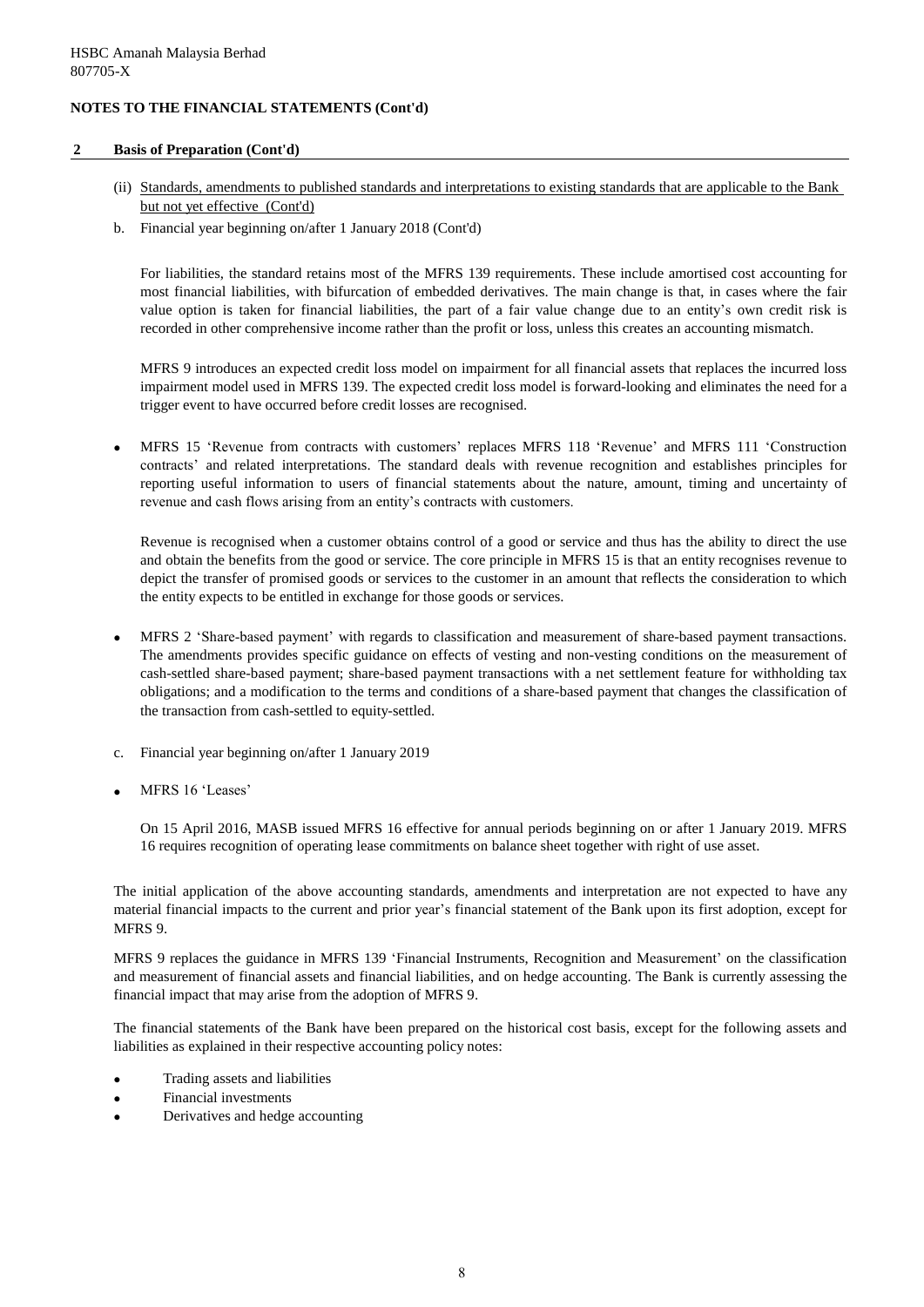#### **3 Auditors' Report On Preceding Annual Financial Statements**

The audit report on the audited financial statements for the financial year ended 31 December 2015 was not subject to any qualification.

#### **4 Seasonality or Cyclical Factors**

The business operations of the Bank are not subject to material seasonal or cyclical fluctuations.

#### **5 Unusual Items Due to Their Nature, Size or Incidence**

There were no unusual items affecting assets, liabilities, equity, net income or cash flows of the Bank for the financial period ended 30 September 2016.

#### **6 Changes in Estimates**

The preparation of financial information requires the use of estimates. The use of available information and the application of judgement are inherent in the formation of estimates; actual results in the future may differ from those reported. Management believes that critical accounting policies where judgement is necessarily applied are those which relate to impairment allowances for financing and advances, the valuation of financial instruments and the impairment allowance of available-for-sale financial investments.

There were no material changes in estimates of amounts reported in prior financial years that have a material effect on the financial results and position of the Bank for the financial period ended 30 September 2016.

#### **7 Debt and Equity Securities**

There were no other issuances, cancellations, repurchases, resale or repayment of other debt or equity securities during the financial period ended 30 September 2016.

#### **8 Dividend**

No interim dividend was declared nor paid during the financial period ended 30 September 2016.

#### **9 Significant and Subsequent Events**

There were no material events subsequent to the date of the statement of financial position that require disclosure or adjustments to the unaudited condensed interim financial statements.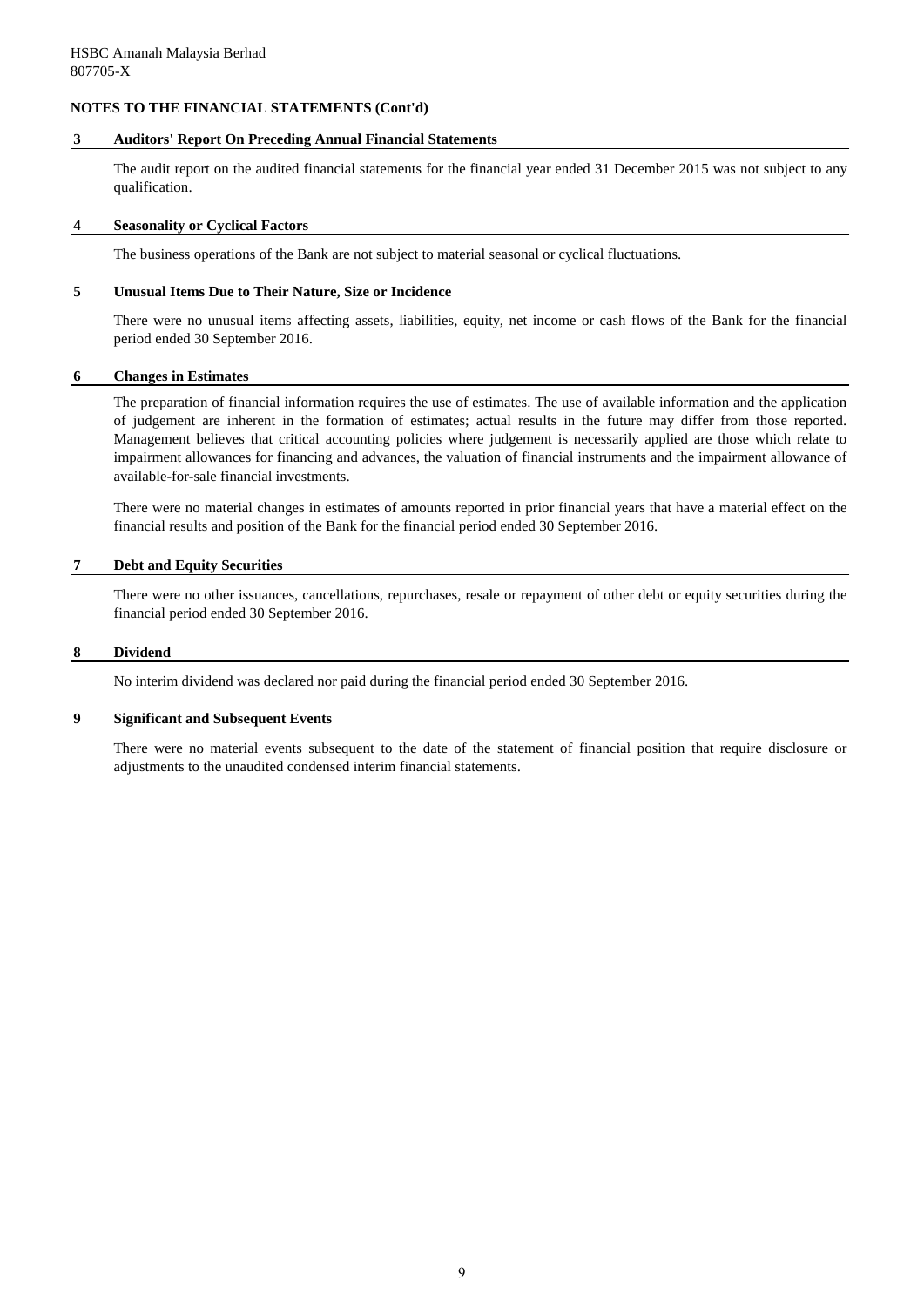# **10 Cash and Short-Term Funds**

|    |                                                                                                                    | 30 Sep 2016   | 31 Dec 2015   |
|----|--------------------------------------------------------------------------------------------------------------------|---------------|---------------|
|    |                                                                                                                    | <b>RM'000</b> | <b>RM'000</b> |
|    | Cash and balances with banks and other financial institutions<br>Money at call and interbank placements            | 190,381       | 369,010       |
|    | maturing within one month                                                                                          | 2,250,000     | 4,381,380     |
|    |                                                                                                                    | 2,440,381     | 4,750,390     |
|    |                                                                                                                    |               |               |
| 11 | <b>Financial Assets Held-for-Trading</b>                                                                           |               |               |
|    |                                                                                                                    | 30 Sep 2016   | 31 Dec 2015   |
|    |                                                                                                                    | <b>RM'000</b> | <b>RM'000</b> |
|    | At fair value                                                                                                      |               |               |
|    | Money market instruments:                                                                                          |               |               |
|    | Malaysian Government Islamic bonds                                                                                 | 520           | 490           |
|    | Unquoted:                                                                                                          |               |               |
|    | Sukuk                                                                                                              | 802           | 10,002        |
|    |                                                                                                                    | 1,322         | 10,492        |
|    |                                                                                                                    |               |               |
| 12 | <b>Financial Investments Available-for-Sale</b>                                                                    |               |               |
|    |                                                                                                                    | 30 Sep 2016   | 31 Dec 2015   |
|    | At fair value                                                                                                      | <b>RM'000</b> | <b>RM'000</b> |
|    | Money market instruments:                                                                                          |               |               |
|    | Malaysian Government Islamic bonds                                                                                 | 1,328,752     | 1,701,243     |
|    | The maturity structure of money market instruments held as financial investments available-for-sale is as follows: |               |               |
|    | Maturing within one year                                                                                           | 250,765       | 171,710       |
|    | More than one year to three years                                                                                  | 754,342       | 1,310,874     |
|    | More than three years to five years                                                                                | 302,953       | 218,659       |
|    | Over five years                                                                                                    | 20,692        |               |
|    |                                                                                                                    | 1,328,752     | 1,701,243     |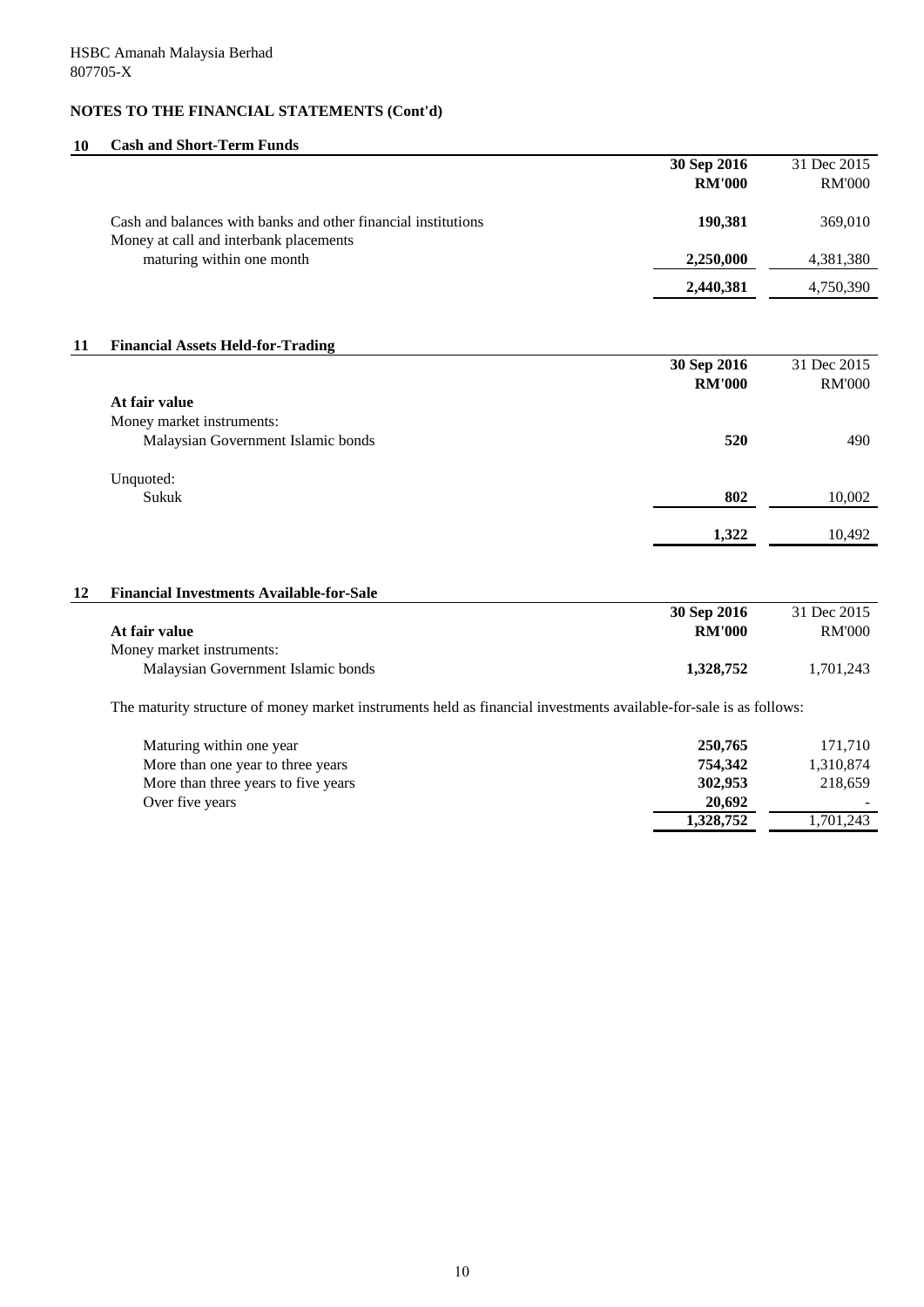#### **13 Financing and Advances**

#### **(i) By type and Shariah contracts**

| At amortised cost                      |                               | <b>Sale-based contracts</b> |                |               | <b>Lease-based contracts</b> | <b>Equity-based</b><br>contracts        |               |               |
|----------------------------------------|-------------------------------|-----------------------------|----------------|---------------|------------------------------|-----------------------------------------|---------------|---------------|
|                                        | <b>Commodity</b><br>Murabahah | <b>Bai Bithaman</b><br>Ajil | Bai<br>Al-Inah | <b>Ijarah</b> | Ijarah Thumma<br>Al-Bai      | <b>Diminishing</b><br><b>Musharakah</b> | <b>U</b> jrah | <b>Total</b>  |
| 30 Sep 2016                            | <b>RM'000</b>                 | <b>RM'000</b>               | <b>RM'000</b>  | <b>RM'000</b> | <b>RM'000</b>                | <b>RM'000</b>                           | <b>RM'000</b> | <b>RM'000</b> |
| Cash line-i                            | 90,865                        |                             |                |               |                              |                                         |               | 90,865        |
| Term financing:                        |                               |                             |                |               |                              |                                         |               |               |
| House financing                        |                               | 525                         |                |               |                              | 4,324,359                               |               | 4,324,884     |
| Hire purchase receivables              |                               |                             |                |               | 220,445                      |                                         |               | 220,445       |
| Lease receivables                      |                               |                             |                | 3,085         |                              |                                         |               | 3,085         |
| Syndicated term financing              | 639,729                       |                             |                |               |                              |                                         |               | 639,729       |
| Other term financing                   | 2,837,267                     | 10,540                      | 2,793          |               | $\blacksquare$               | 1,022,264                               |               | 3,872,864     |
| Trust receipts                         | 544,241                       |                             |                |               |                              |                                         |               | 544,241       |
| Claims on customers under              |                               |                             |                |               |                              |                                         |               |               |
| acceptance credits                     | 516,791                       |                             |                |               |                              |                                         |               | 516,791       |
| <b>Bills</b> receivables               | 95,764                        |                             |                |               |                              |                                         |               | 95,764        |
| Staff financing-i                      | 2,797                         |                             | 423            |               |                              | 3,227                                   |               | 6,447         |
| Credit cards-i                         |                               |                             |                |               |                              |                                         | 677,864       | 677,864       |
| Revolving credit                       | 881,293                       |                             |                |               |                              |                                         |               | 881,293       |
| Gross financing and advances           | 5,608,747                     | 11,065                      | 3,216          | 3,085         | 220,445                      | 5,349,850                               | 677,864       | 11,874,272    |
| Less: Allowance for impaired financing |                               |                             |                |               |                              |                                         |               |               |
| Collective allowances for impairment   |                               |                             |                |               |                              |                                         |               | (181, 491)    |
| Individual allowances for impairment   |                               |                             |                |               |                              |                                         |               | (54, 484)     |
|                                        |                               |                             |                |               |                              |                                         |               |               |
| Total net financing and advances       |                               |                             |                |               |                              |                                         |               | 11,638,297    |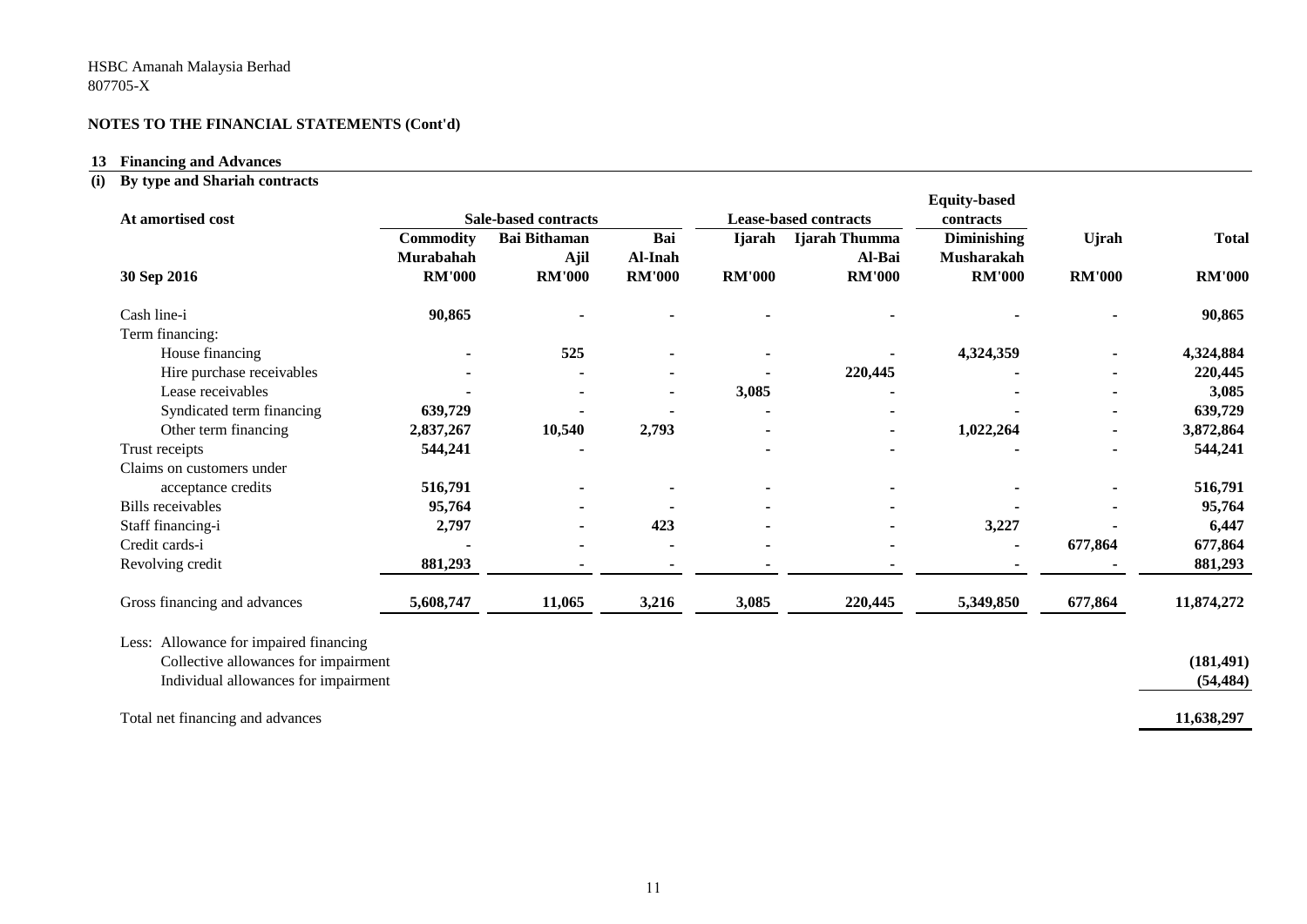#### **13 Financing and Advances (Cont'd)**

#### **(i) By type and Shariah contracts (Cont'd)**

|                                        |                            |                                      |                          |                          |                                        | Equity-based                |               |               |
|----------------------------------------|----------------------------|--------------------------------------|--------------------------|--------------------------|----------------------------------------|-----------------------------|---------------|---------------|
|                                        | Commodity                  | Sale-based contracts<br>Bai Bithaman | Bai                      | Ijarah                   | Lease-based contracts<br>Ijarah Thumma | contracts<br>Diminishing    | Ujrah         | Total         |
|                                        |                            |                                      |                          |                          | Al-Bai                                 |                             |               |               |
| 31 Dec 2015                            | Murabahah<br><b>RM'000</b> | Ajil<br><b>RM'000</b>                | Al-Inah<br><b>RM'000</b> | <b>RM'000</b>            | <b>RM'000</b>                          | Musharakah<br><b>RM'000</b> | <b>RM'000</b> | <b>RM'000</b> |
|                                        |                            |                                      |                          |                          |                                        |                             |               |               |
| Cash line-i                            | 90,400                     |                                      |                          |                          |                                        |                             |               | 90,400        |
| Term financing:                        |                            |                                      |                          |                          |                                        |                             |               |               |
| House financing                        |                            | 1,179                                |                          |                          |                                        | 4,207,587                   |               | 4,208,766     |
| Hire purchase receivables              |                            |                                      |                          |                          | 229,552                                |                             |               | 229,552       |
| Lease receivables                      |                            |                                      |                          | 4,103                    |                                        |                             |               | 4,103         |
| Syndicated term financing              | 954,559                    |                                      |                          | $\overline{\phantom{0}}$ |                                        |                             |               | 954,559       |
| Other term financing                   | 2,818,469                  | 25,973                               | 31,784                   |                          | $\overline{\phantom{a}}$               | 992,306                     |               | 3,868,532     |
| Trust receipts                         | 603,681                    |                                      |                          |                          |                                        |                             |               | 603,681       |
| Claims on customers under              |                            |                                      |                          |                          |                                        |                             |               |               |
| acceptance credits                     | 617,460                    |                                      |                          |                          |                                        |                             |               | 617,460       |
| <b>Bills</b> receivables               | 216,510                    |                                      |                          |                          |                                        |                             |               | 216,510       |
| Staff financing-i                      | 3,468                      |                                      | 775                      |                          |                                        | 3,266                       |               | 7,509         |
| Credit cards-i                         |                            |                                      |                          |                          |                                        | $\overline{\phantom{a}}$    | 569,358       | 569,358       |
| Revolving credit                       | 806,698                    |                                      |                          |                          |                                        |                             |               | 806,698       |
| Gross financing and advances           | 6,111,245                  | 27,152                               | 32,559                   | 4,103                    | 229,552                                | 5,203,159                   | 569,358       | 12, 177, 128  |
|                                        |                            |                                      |                          |                          |                                        |                             |               |               |
| Less: Allowance for impaired financing |                            |                                      |                          |                          |                                        |                             |               |               |
| Collective allowances for impairment   |                            |                                      |                          |                          |                                        |                             |               | (140, 264)    |
| Individual allowances for impairment   |                            |                                      |                          |                          |                                        |                             |               | (68, 647)     |
| Total net financing and advances       |                            |                                      |                          |                          |                                        |                             |               | 11,968,217    |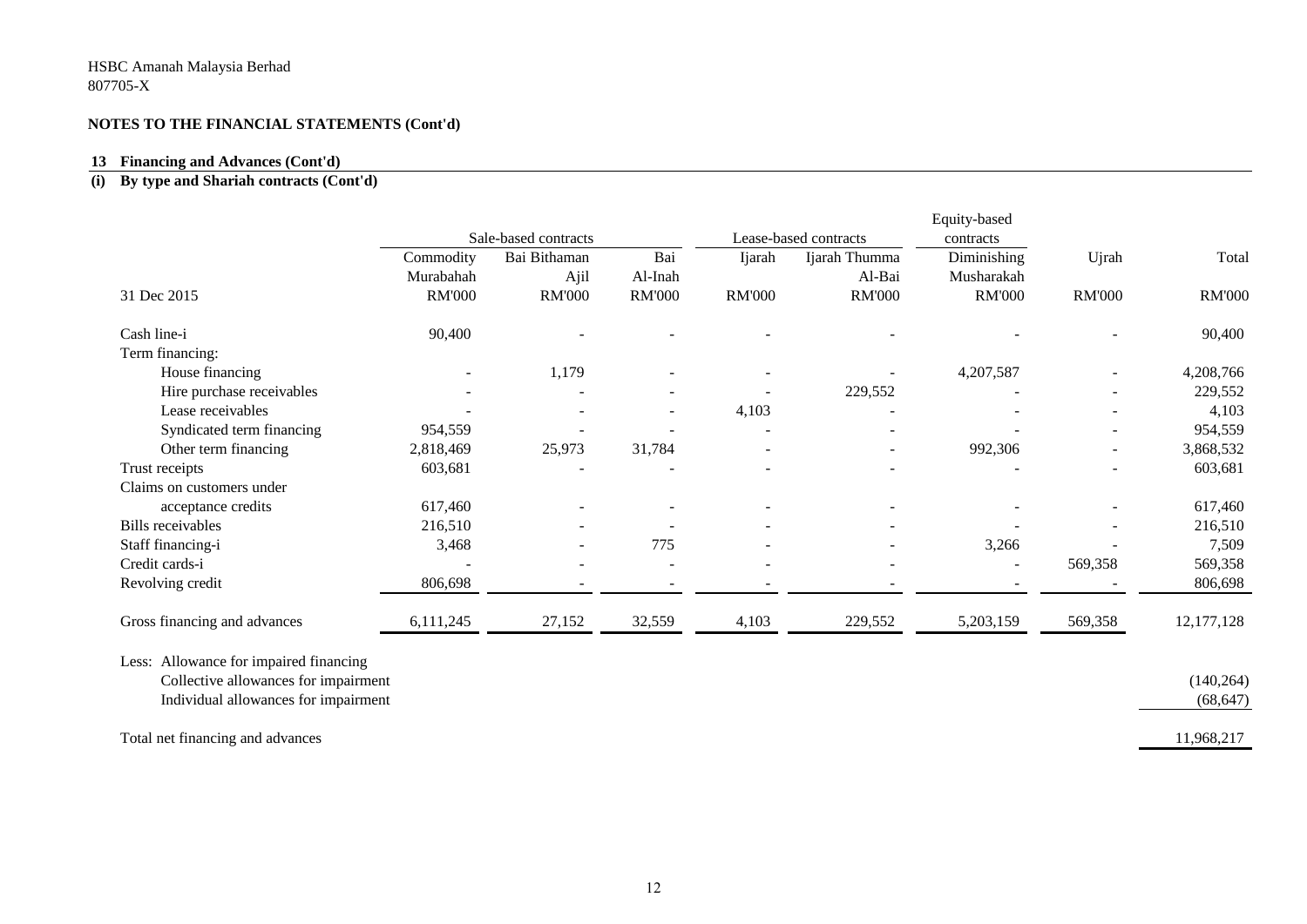# **13 Financing and Advances (Cont'd)**

### **(ii) By type of customer**

|       |                                          | 30 Sep 2016   | 31 Dec 2015   |
|-------|------------------------------------------|---------------|---------------|
|       |                                          | <b>RM'000</b> | <b>RM'000</b> |
|       | Domestic non-bank financial institutions | 629,723       | 670,298       |
|       | Domestic business enterprises:           |               |               |
|       | Small medium enterprises                 | 1,922,265     | 2,004,648     |
|       | Others                                   | 2,342,104     | 2,944,504     |
|       | Government and statutory bodies          | 11,084        | 13,566        |
|       | Individuals                              | 5,743,934     | 5,431,238     |
|       | Other domestic entities                  | 1,494         | 1,568         |
|       | Foreign entities                         | 1,223,668     | 1,111,306     |
|       |                                          | 11,874,272    | 12, 177, 128  |
| (iii) | By profit rate sensitivity               |               |               |
|       |                                          | 30 Sep 2016   | 31 Dec 2015   |
|       |                                          | <b>RM'000</b> | <b>RM'000</b> |
|       | Fixed rate:                              |               |               |
|       | House financing                          | 517           | 1,135         |
|       | Hire purchase receivables                | 220,445       | 229,552       |
|       | Other financing                          | 2,750,821     | 2,840,103     |
|       | Variable rate:<br><b>BR/BFR</b> plus     | 5,429,296     | 5,277,948     |
|       | Cost-plus                                | 3,473,193     | 3,828,390     |
|       |                                          |               |               |
|       |                                          | 11,874,272    | 12, 177, 128  |
| (iv)  | By residual contractual maturity         |               |               |
|       |                                          | 30 Sep 2016   | 31 Dec 2015   |
|       |                                          | <b>RM'000</b> | <b>RM'000</b> |
|       |                                          |               |               |
|       | Maturing within one year                 | 4,275,876     | 4,532,866     |
|       | More than one year to three years        | 649,857       | 642,702       |
|       | More than three years to five years      | 1,152,362     | 1,490,233     |
|       | Over five years                          | 5,796,177     | 5,511,327     |
|       |                                          | 11,874,272    | 12, 177, 128  |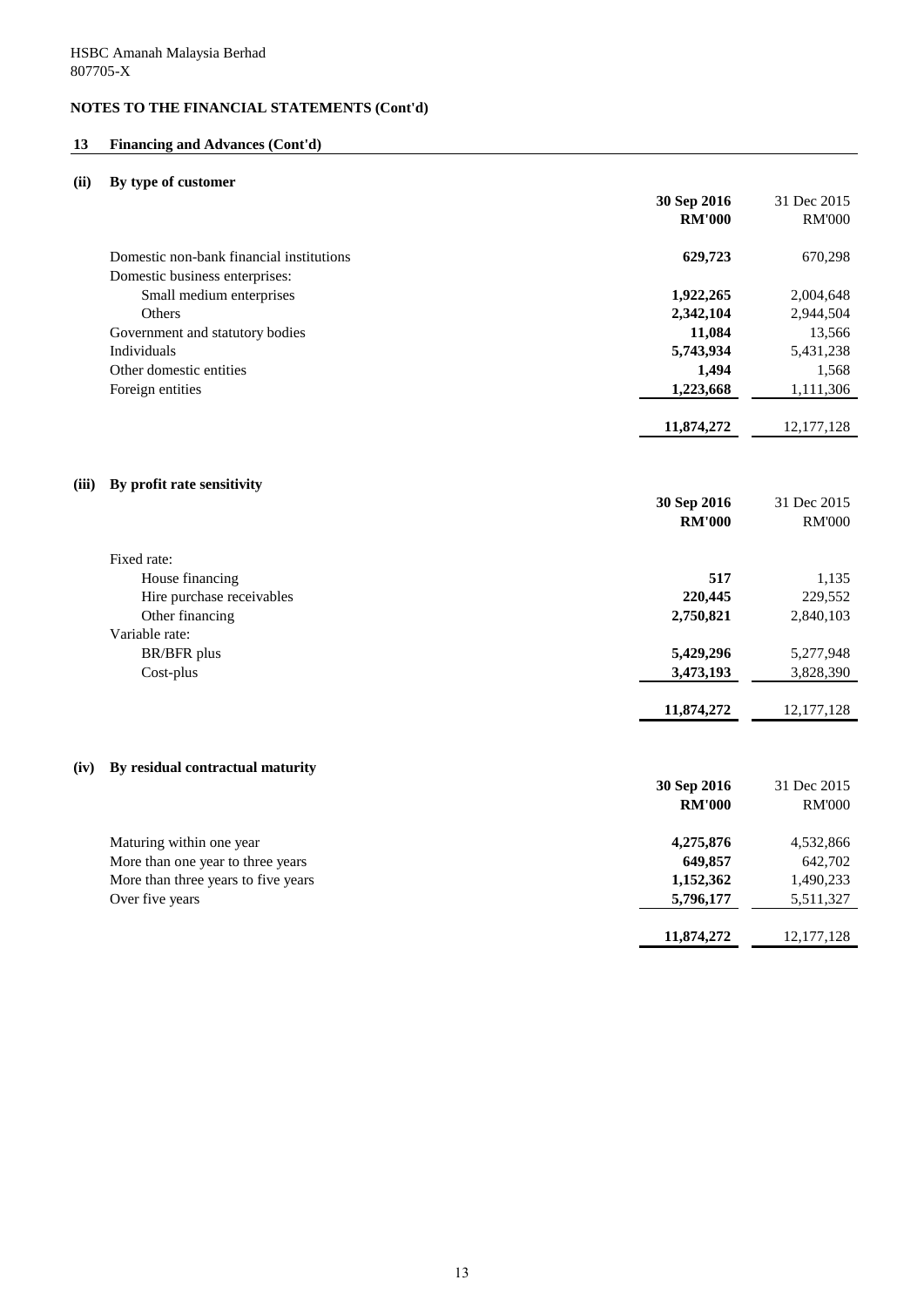### **13 Financing and Advances (Cont'd)**

#### **(v) By sector**

|       |                                                      | 30 Sep 2016   | 31 Dec 2015   |
|-------|------------------------------------------------------|---------------|---------------|
|       |                                                      | <b>RM'000</b> | <b>RM'000</b> |
|       |                                                      |               |               |
|       | Agriculture, hunting, forestry & fishing             | 148,946       | 624,260       |
|       | Mining and quarrying                                 | 188,493       | 206,294       |
|       | Manufacturing                                        | 1,173,605     | 1,306,244     |
|       | Electricity, gas and water                           | 33,950        | 14,772        |
|       | Construction                                         | 319,103       | 597,155       |
|       | Real estate                                          | 847,169       | 392,934       |
|       | Wholesale $\&$ retail trade, restaurants $\&$ hotels | 940,910       | 1,088,766     |
|       | Transport, storage and communication                 | 158,434       | 166,443       |
|       | Finance, takaful and business services               | 906,856       | 1,035,462     |
|       | Household - Retail                                   | 6,382,937     | 6,073,723     |
|       | Others                                               | 773,869       | 671,075       |
|       |                                                      |               |               |
|       |                                                      | 11,874,272    | 12, 177, 128  |
|       |                                                      |               |               |
|       |                                                      |               |               |
| (vi)  | By purpose                                           |               |               |
|       |                                                      | 30 Sep 2016   | 31 Dec 2015   |
|       |                                                      | <b>RM'000</b> | <b>RM'000</b> |
|       |                                                      |               |               |
|       | Purchase of landed property:                         |               |               |
|       | Residential                                          | 4,328,110     | 4,212,033     |
|       | Non-residential                                      | 852,541       | 840,581       |
|       | Purchase of transport vehicles                       | 1,841         | 2,122         |
|       | Purchase of fixed assets excluding land & building   | 440           | 3,706         |
|       | Consumption credit                                   | 1,769,249     | 1,588,371     |
|       | Construction                                         | 315,325       | 586,283       |
|       | Working capital                                      | 4,011,017     | 4,461,645     |
|       | Other purpose                                        | 595,749       | 482,387       |
|       |                                                      |               |               |
|       |                                                      | 11,874,272    | 12, 177, 128  |
|       |                                                      |               |               |
| (vii) | By geographical distribution                         |               |               |
|       |                                                      | 30 Sep 2016   | 31 Dec 2015   |
|       |                                                      | <b>RM'000</b> | <b>RM'000</b> |
|       |                                                      |               |               |
|       | Northern Region                                      | 1,344,854     | 1,448,803     |
|       | Southern Region                                      | 1,578,638     | 1,638,669     |
|       | <b>Central Region</b>                                | 8,484,477     | 8,609,131     |
|       | <b>Eastern Region</b>                                | 466,303       | 480,525       |
|       |                                                      |               |               |
|       |                                                      | 11,874,272    | 12, 177, 128  |

Concentration by location for financing and advances is based on the location of the customer.

The Northern region consists of the states of Perlis, Kedah, Penang, Perak, Pahang, Kelantan and Terengganu.

The Southern region consists of the states of Johor, Malacca and Negeri Sembilan.

The Central region consists of the states of Selangor and the Federal Territory of Kuala Lumpur.

The Eastern region consists of the states of Sabah, Sarawak and the Federal Territory of Labuan.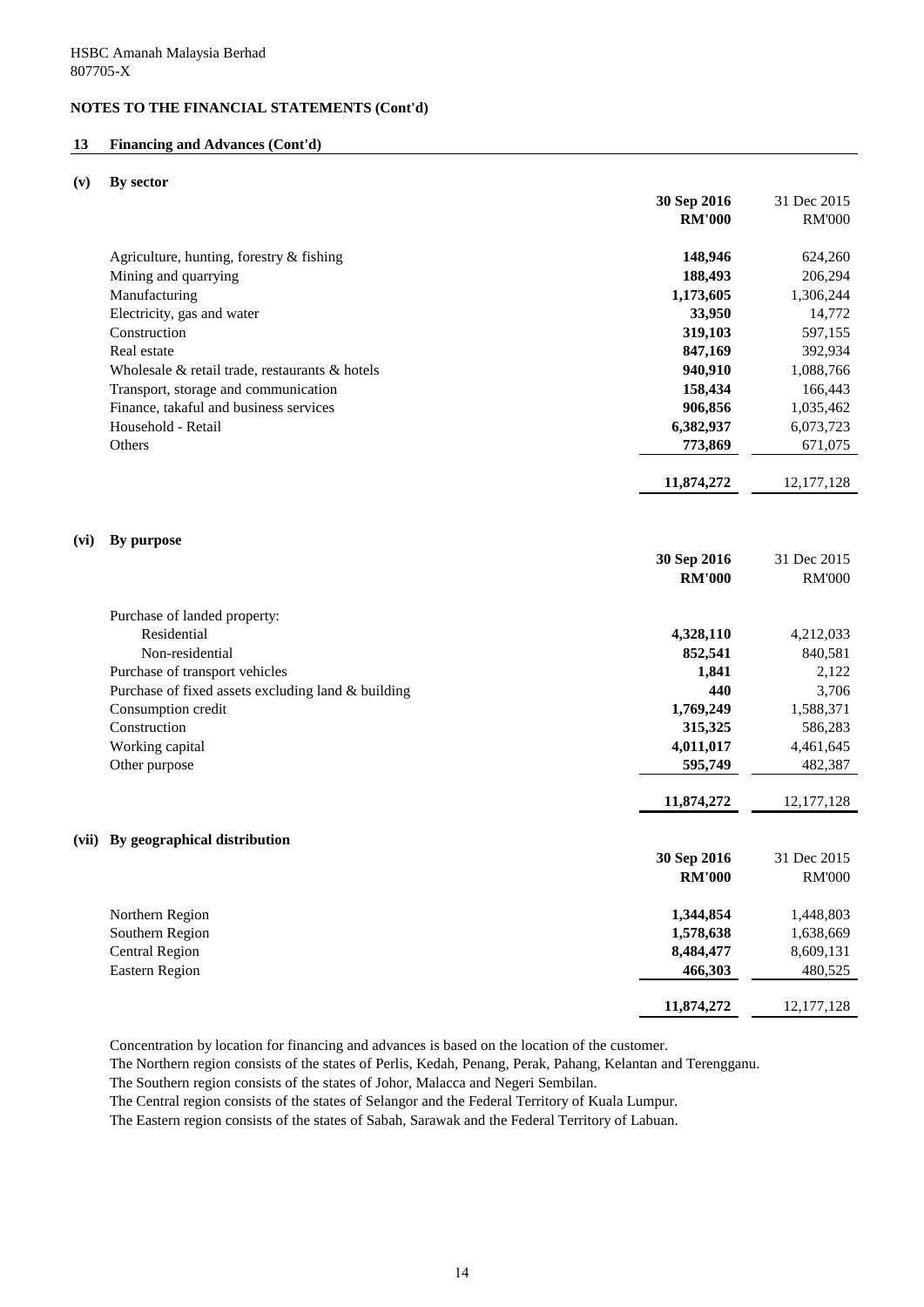### **13 Financing and Advances (Cont'd)**

#### **(viii) Assets under Management**

The details of assets under management in respect of the Restricted Investment Account (RPSIA) and Syndicated Investment Agency Financing (SIAF)/Investment Agency Account (IAA) financing are as below. The exposures and the corresponding risk weighted amount are reported in investors' financial statements.

|                                                                                          | 30 Sep 2016<br><b>RM'000</b> | 31 Dec 2015<br><b>RM'000</b>          |
|------------------------------------------------------------------------------------------|------------------------------|---------------------------------------|
| Under SIAF/IAA arrangement<br>Under RPSIA arrangement                                    | 1,551,512                    | 1,573,615<br>19,918                   |
| Total net financing and advances                                                         | 1,551,512                    | 1,593,533                             |
| <b>Principal amount</b><br>Irrevocable commitments to extend credit:                     | 30 Sep 2016<br><b>RM'000</b> | 31 Dec 2015<br><b>RM'000</b>          |
| Maturity not exceeding one year<br>Under SIAF/IAA arrangement<br>Under RPSIA arrangement | 554,675                      | 180,273<br>858,598                    |
| Total commitments and contingencies                                                      | 554,675                      | 1,038,871                             |
|                                                                                          | Principal<br><b>RM'000</b>   | <b>Risk weighted</b><br><b>RM'000</b> |
| <b>Total RWA for Credit Risk</b><br>$-$ at 30 Sep 2016                                   |                              |                                       |
| Under SIAF/IAA arrangement                                                               | 1,662,447                    | 1,662,447                             |
| - at 31 Dec 2015                                                                         |                              |                                       |
| Under SIAF/IAA arrangement                                                               | 1,609,670                    | 1,609,670                             |
| Under RPSIA arrangement                                                                  | 191,638                      | 191,638                               |
|                                                                                          | 1,801,308                    | 1,801,308                             |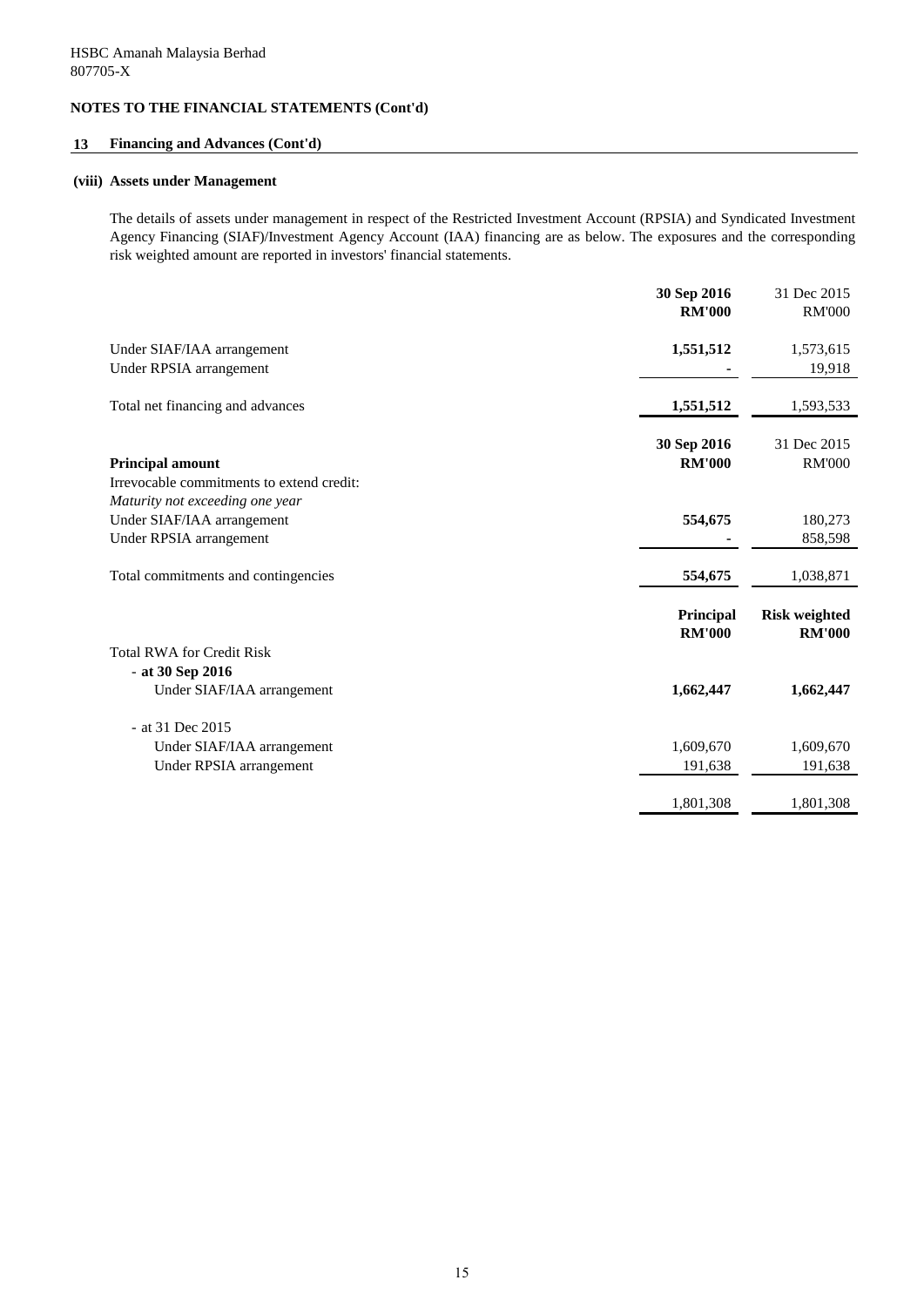### **13 Financing and Advances (Cont'd)**

#### **(viii) Assets under Management (Cont'd)**

The Restricted Profit Sharing Investment Account (RPSIA) is with the Bank's holding company, HSBC Bank Malaysia Berhad (HBMY), and the contract is based on the Mudharabah principle where HBMY provides the funds, whilst the assets are managed by the Bank. The profits of the underlying assets are shared based on pre-agreed ratios, whilst risks on the financing are borne by HBMY. Hence, the underlying assets and allowances for impairment arising thereon, if any, are recognised and accounted for by HBMY. Effective 31 March 2015, Syndicated Investment Account for Financing/Investment Agency Account (SIAF/IAA) replaces RPSIA for new financing and advances.

The SIAF/IAA arrangement is based on the Wakalah principle where HBMY, solely or together with other financial institutions provide the funds, whilst the assets are managed by the Bank (as the Wakeel or agent). However, in the arrangement, the profits of the underlying assets are recognised by HBMY and the other financial institutions proportionately in relation to the funding provided in the syndication arrangement. At the same time, risks on the financing are also proportionately borne by HBMY and the other financial institutions. Hence, the underlying assets and allowances for impairment arising thereon, if any, are proportionately recognised and accounted for by HBMY and the other financial institutions.

The recognition and derecognition treatments of the above are in accordance to Note 3f(i) and Note 3f(iii) on financial instruments in the audited financial statements of the Bank for the financial year ended 31 December 2015.

#### **14 Impaired Financing**

| (i)  | Movements in impaired financing and advances            |                              |                              |
|------|---------------------------------------------------------|------------------------------|------------------------------|
|      |                                                         | 30 Sep 2016<br><b>RM'000</b> | 31 Dec 2015<br><b>RM'000</b> |
|      | Balance at 1 January                                    | 235,279                      | 162,227                      |
|      | Classified as impaired during the financial period/year | 239,533                      | 319,623                      |
|      | Reclassified as performing                              | (91, 231)                    | (109, 381)                   |
|      | Amount recovered                                        | (39, 198)                    | (54, 894)                    |
|      | Amount written off                                      | (90, 587)                    | (82, 296)                    |
|      | Balance at 30 September/31 December                     | 253,796                      | 235,279                      |
| (ii) | Movements in allowance for impaired financing           |                              |                              |
|      |                                                         | 30 Sep 2016                  | 31 Dec 2015                  |
|      |                                                         | <b>RM'000</b>                | <b>RM'000</b>                |
|      | <b>Collective allowance for impairment</b>              |                              |                              |
|      | Balance at 1 January                                    | 140,264                      | 124,817                      |
|      | Made during the financial period/year                   | 158,873                      | 160,940                      |
|      | Amount released                                         | (48, 876)                    | (67,064)                     |
|      | Amount written off                                      | (68,770)                     | (78, 429)                    |
|      | Balance at 30 September/31 December                     | 181,491                      | 140,264                      |
|      |                                                         | 30 Sep 2016                  | 31 Dec 2015                  |
|      |                                                         | <b>RM'000</b>                | <b>RM'000</b>                |
|      | <b>Individual allowance for impairment</b>              |                              |                              |
|      | Balance at 1 January                                    | 68,647                       | 43,821                       |
|      | Made during the financial period/year                   | 19,208                       | 45,829                       |
|      | Amount recovered                                        | (16, 852)                    | (27, 717)                    |
|      | Amount written off                                      | (16, 519)                    | 6,714                        |
|      | Balance at 30 September/31 December                     | 54,484                       | 68,647                       |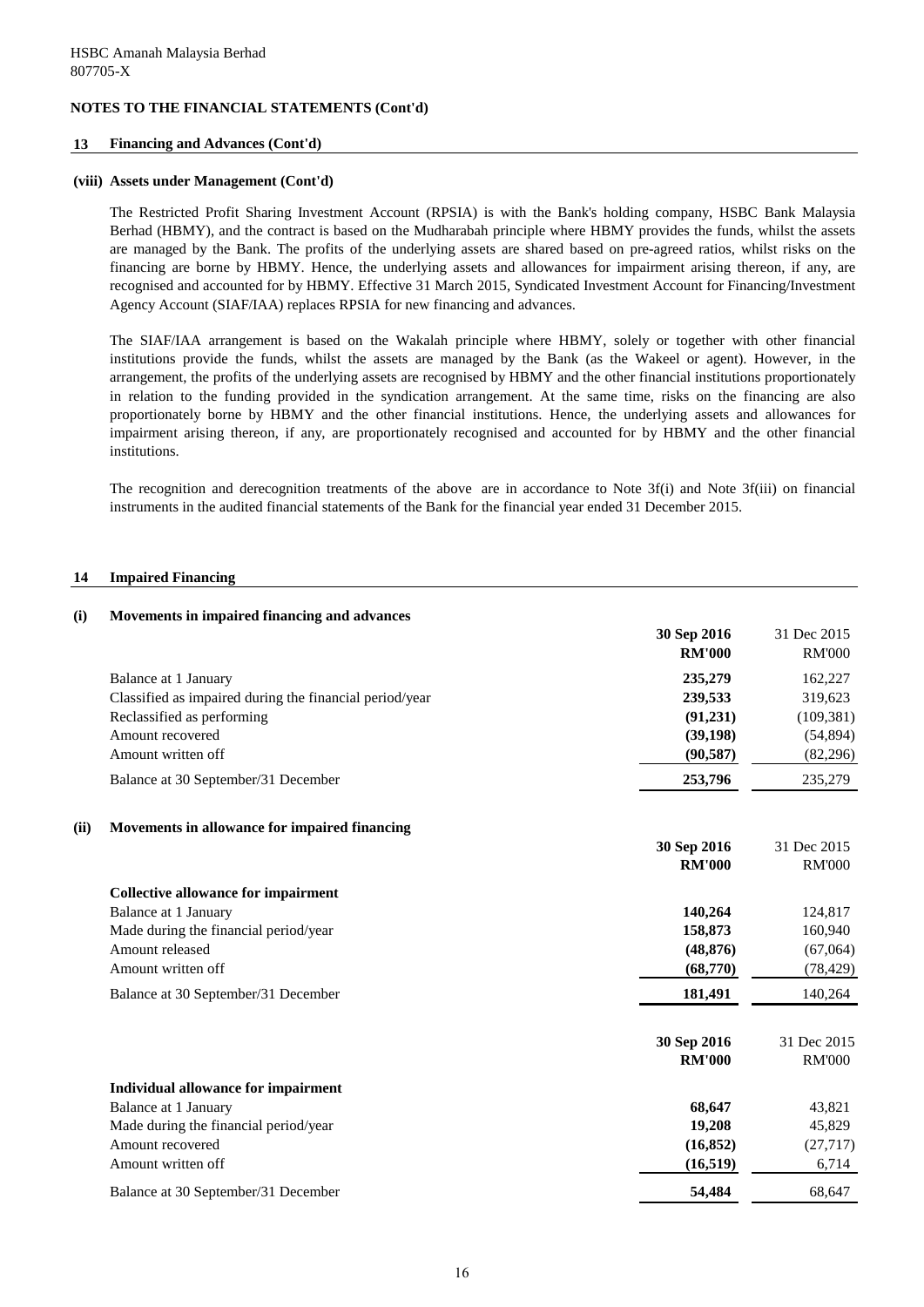### **14 Impaired Financing (Cont'd)**

### **(iii) By contract**

|      |                                              | 30 Sep 2016   | 31 Dec 2015   |
|------|----------------------------------------------|---------------|---------------|
|      |                                              | <b>RM'000</b> | <b>RM'000</b> |
|      | Bai Bithaman Ajil (deferred payment sale)    | 7             | 69            |
|      | Ijarah Thumma Al-Bai (AITAB) (hire purchase) | 5,859         | 7,049         |
|      | Murabahah (cost-plus)                        | 104,453       | 102,339       |
|      | Musharakah (profit and loss sharing)         | 128,377       | 110,720       |
|      | Bai Al-Inah (sell and buy back)              | 573           | 2,776         |
|      | Ujrah (fee-based)                            | 14,527        | 12,326        |
|      |                                              | 253,796       | 235,279       |
| (iv) | By sector                                    |               |               |
|      |                                              | 30 Sep 2016   | 31 Dec 2015   |
|      |                                              | RM'AAA        | RM'OOO        |

|                                                      | KM VVV  | KNI UUU |
|------------------------------------------------------|---------|---------|
| Manufacturing                                        | 4,056   | 21,093  |
| Construction                                         | 204     | 204     |
| Wholesale $\&$ retail trade, restaurants $\&$ hotels | 12,414  | 9,672   |
| Transport, storage and communication                 | 3,746   | 5,443   |
| Finance, takaful and business services               | 5,345   | 5,527   |
| Household - Retail                                   | 227,404 | 192,687 |
| Others                                               | 627     | 653     |
|                                                      | 253,796 | 235,279 |

#### **(v) By purpose**

|                                                    | 30 Sep 2016   | 31 Dec 2015   |
|----------------------------------------------------|---------------|---------------|
|                                                    | <b>RM'000</b> | <b>RM'000</b> |
| Purchase of landed property:                       |               |               |
| Residential                                        | 113,960       | 94,984        |
| Non-residential                                    | 9,936         | 10,255        |
| Purchase of transport vehicles                     | 107           | 133           |
| Purchase of fixed assets excluding land & building | 358           | 358           |
| Consumption credit                                 | 111,483       | 95,770        |
| Construction                                       | 204           | 204           |
| Working capital                                    | 17,748        | 33,575        |
|                                                    | 253,796       | 235,279       |

# **(vi) By geographical distribution**

|                       | 30 Sep 2016<br><b>RM'000</b> | 31 Dec 2015<br><b>RM'000</b> |
|-----------------------|------------------------------|------------------------------|
| Northern Region       | 45,104                       | 54,102                       |
| Southern Region       | 30,726                       | 30,267                       |
| <b>Central Region</b> | 164,351                      | 141,764                      |
| Eastern Region        | 13,615                       | 9,146                        |
|                       | 253,796                      | 235,279                      |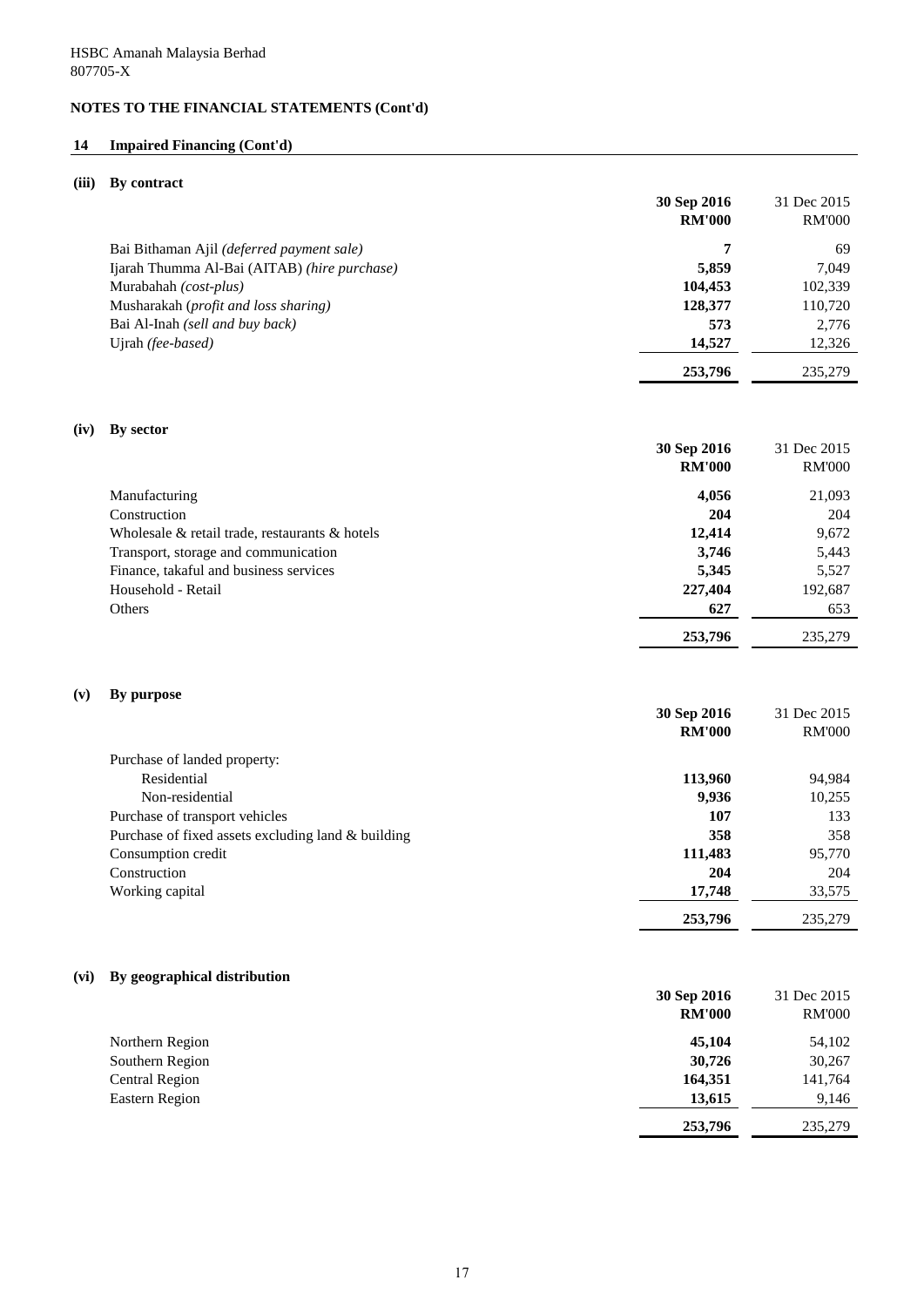### **15 Derivative Financial Instruments**

Details of derivative financial instruments outstanding are as follows:

Derivative financial instruments measured at their fair values together with their corresponding contract/notional amounts:

|                               | <b>Contract / Notional Amount</b> |                                 |                               | <b>Positive Fair Value</b>    |                                 |                               | <b>Negative Fair Value</b>                   |               |                               |
|-------------------------------|-----------------------------------|---------------------------------|-------------------------------|-------------------------------|---------------------------------|-------------------------------|----------------------------------------------|---------------|-------------------------------|
| 30 Sep 2016                   | Up to 1 Year<br><b>RM'000</b>     | $>1 - 5$ Years<br><b>RM'000</b> | <b>Total</b><br><b>RM'000</b> | Up to 1 Year<br><b>RM'000</b> | $>1 - 5$ Years<br><b>RM'000</b> | <b>Total</b><br><b>RM'000</b> | Up to 1 Year $>1$ - 5 Years<br><b>RM'000</b> | <b>RM'000</b> | <b>Total</b><br><b>RM'000</b> |
| <b>Trading derivatives:</b>   |                                   |                                 |                               |                               |                                 |                               |                                              |               |                               |
| Foreign exchange contracts    |                                   |                                 |                               |                               |                                 |                               |                                              |               |                               |
| - Forwards                    | 2,614,117                         |                                 | 2,614,117                     | 26,893                        |                                 | 26,893                        | 29,702                                       |               | 29,702                        |
| - Swaps                       |                                   | 2,053,057                       | 2,053,057                     |                               | 191,671                         | 191,671                       | $\blacksquare$                               | 191,971       | 191,971                       |
| - Options                     | 504,132                           | 339,554                         | 843,686                       | 2,309                         | 3,083                           | 5,392                         | 2,309                                        | 3,083         | 5,392                         |
| Profit rate related contracts |                                   |                                 |                               |                               |                                 |                               |                                              |               |                               |
| - Swaps                       | 1,570,000                         | 4,628,587                       | 6,198,587                     | 1,092                         | 36,274                          | 37,366                        | 923                                          | 18,251        | 19,174                        |
| - Options                     |                                   | 189,725                         | 189,725                       |                               | 5,109                           | 5,109                         | $\blacksquare$                               |               |                               |
| Equity related contracts      |                                   |                                 |                               |                               |                                 |                               |                                              |               |                               |
| - Options purchased           | 620,006                           | 272,544                         | 892,550                       | 222                           |                                 | 222                           | 109,564                                      | 16,413        | 125,977                       |
| Sub-total                     | 5,308,255                         | 7,483,467                       | 12,791,722                    | 30,516                        | 236,137                         | 266,653                       | 142,498                                      | 229,718       | 372,216                       |
| <b>Hedging Derivatives:</b>   |                                   |                                 |                               |                               |                                 |                               |                                              |               |                               |
| <b>Fair Value Hedge</b>       |                                   |                                 |                               |                               |                                 |                               |                                              |               |                               |
| Profit rate related contracts |                                   |                                 |                               |                               |                                 |                               |                                              |               |                               |
| - Swaps                       | 90,000                            | 190,000                         | 280,000                       |                               |                                 |                               | 99                                           | 2,094         | 2,193                         |
| Sub-total                     | 90,000                            | 190,000                         | 280,000                       |                               |                                 |                               | 99                                           | 2,094         | 2,193                         |
| <b>Total</b>                  | 5,398,255                         | 7,673,467                       | 13,071,722                    | 30,516                        | 236,137                         | 266,653                       | 142,597                                      | 231,812       | 374,409                       |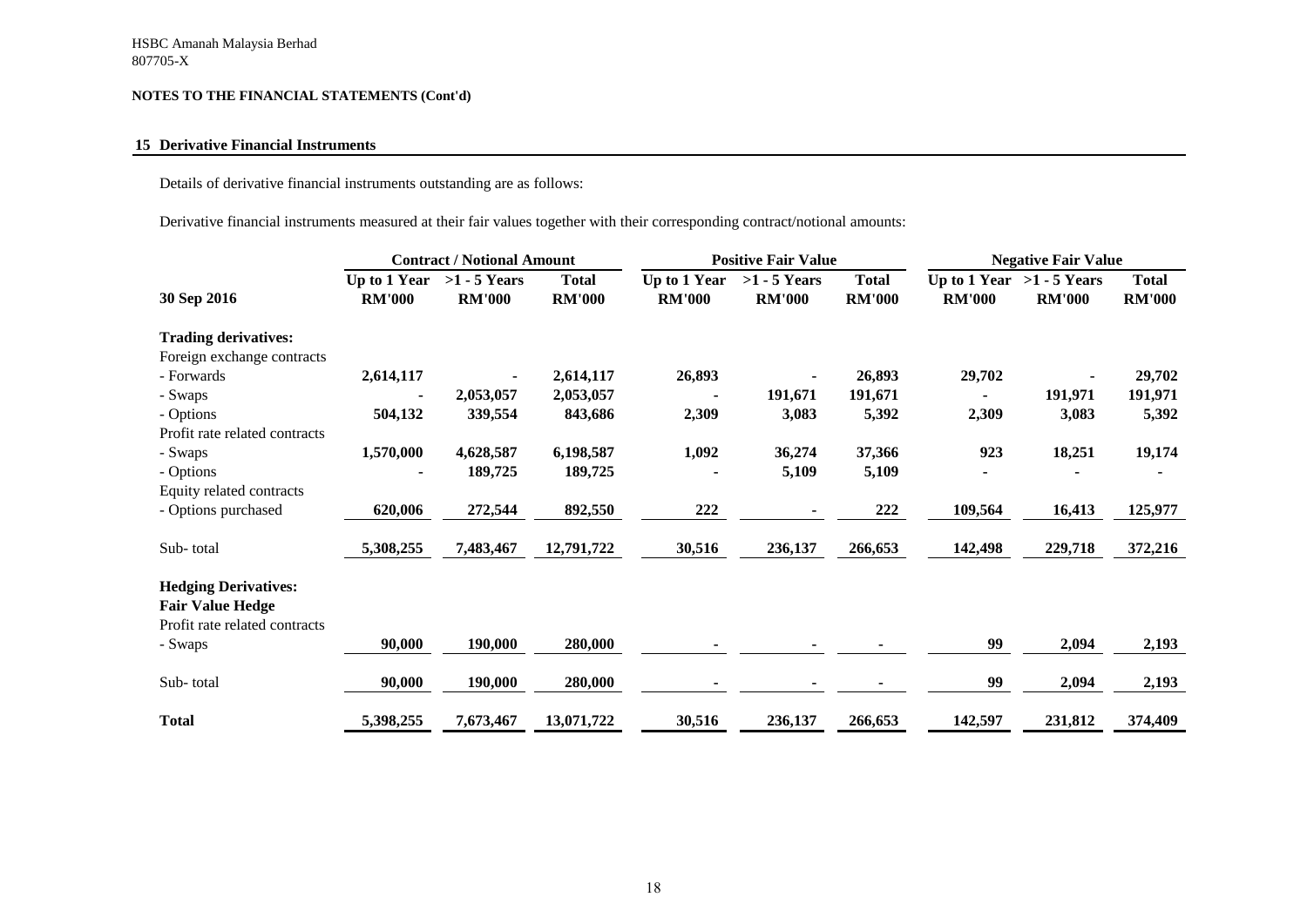### **15 Derivative Financial Instruments (Cont'd)**

|                                                                                         |                               | Contract / Notional Amount      |                        | <b>Positive Fair Value</b>    |                                 | <b>Negative Fair Value</b> |                               |                                 |                        |
|-----------------------------------------------------------------------------------------|-------------------------------|---------------------------------|------------------------|-------------------------------|---------------------------------|----------------------------|-------------------------------|---------------------------------|------------------------|
| 31 Dec 2015                                                                             | Up to 1 Year<br><b>RM'000</b> | $>1 - 5$ Years<br><b>RM'000</b> | Total<br><b>RM'000</b> | Up to 1 Year<br><b>RM'000</b> | $>1 - 5$ Years<br><b>RM'000</b> | Total<br><b>RM'000</b>     | Up to 1 Year<br><b>RM'000</b> | $>1 - 5$ Years<br><b>RM'000</b> | Total<br><b>RM'000</b> |
| <b>Trading derivatives:</b>                                                             |                               |                                 |                        |                               |                                 |                            |                               |                                 |                        |
| Foreign exchange contracts                                                              |                               |                                 |                        |                               |                                 |                            |                               |                                 |                        |
| - Forwards                                                                              | 2,389,269                     |                                 | 2,389,269              | 59,414                        |                                 | 59,414                     | 54,748                        |                                 | 54,748                 |
| - Swaps                                                                                 |                               | 1,676,892                       | 1,676,892              | $\overline{\phantom{0}}$      | 228,113                         | 228,113                    | $\overline{\phantom{a}}$      | 232,103                         | 232,103                |
| - Options                                                                               | 48,046                        | 349,125                         | 397,171                |                               | 4,918                           | 4,918                      |                               | 4,918                           | 4,918                  |
| Profit rate related contracts                                                           |                               |                                 |                        |                               |                                 |                            |                               |                                 |                        |
| - Swaps                                                                                 | 1,201,265                     | 6,114,917                       | 7,316,182              | 2,221                         | 10,996                          | 13,217                     | 1,760                         | 15,869                          | 17,629                 |
| - Options                                                                               |                               | 250,891                         | 250,891                |                               | 849                             | 849                        |                               | 2,908                           | 2,908                  |
| Equity related contracts                                                                |                               |                                 |                        |                               |                                 |                            |                               |                                 |                        |
| - Options purchased                                                                     | 192,724                       | 948,669                         | 1,141,393              | 83                            | 306                             | 389                        | 70,618                        | 90,106                          | 160,724                |
| Sub-total                                                                               | 3,831,304                     | 9,340,494                       | 13, 171, 798           | 61,718                        | 245,182                         | 306,900                    | 127,126                       | 345,904                         | 473,030                |
| <b>Hedging Derivatives:</b><br><b>Fair Value Hedge</b><br>Profit rate related contracts |                               |                                 |                        |                               |                                 |                            |                               |                                 |                        |
| - Swaps                                                                                 |                               | 280,000                         | 280,000                |                               | 399                             | 399                        |                               | 201                             | 201                    |
| Sub-total                                                                               |                               | 280,000                         | 280,000                |                               | 399                             | 399                        |                               | 201                             | 201                    |
| Total                                                                                   | 3,831,304                     | 9,620,494                       | 13,451,798             | 61,718                        | 245,581                         | 307,299                    | 127,126                       | 346,105                         | 473,231                |

Included in the net non-profit income is the net gains/(losses) arising from fair value hedges during the financial period as follows:

|                                                                                                       | 30 Sep 2016<br><b>RM'000</b> | 30 Sep 2015<br><b>RM'000</b> |
|-------------------------------------------------------------------------------------------------------|------------------------------|------------------------------|
| (Loss)/gain on hedging instruments<br>Gain/(loss) on the hedged items attributable to the hedged risk | (2,250)<br>2,304             | 846<br>(881)                 |
|                                                                                                       | 54                           | (35)                         |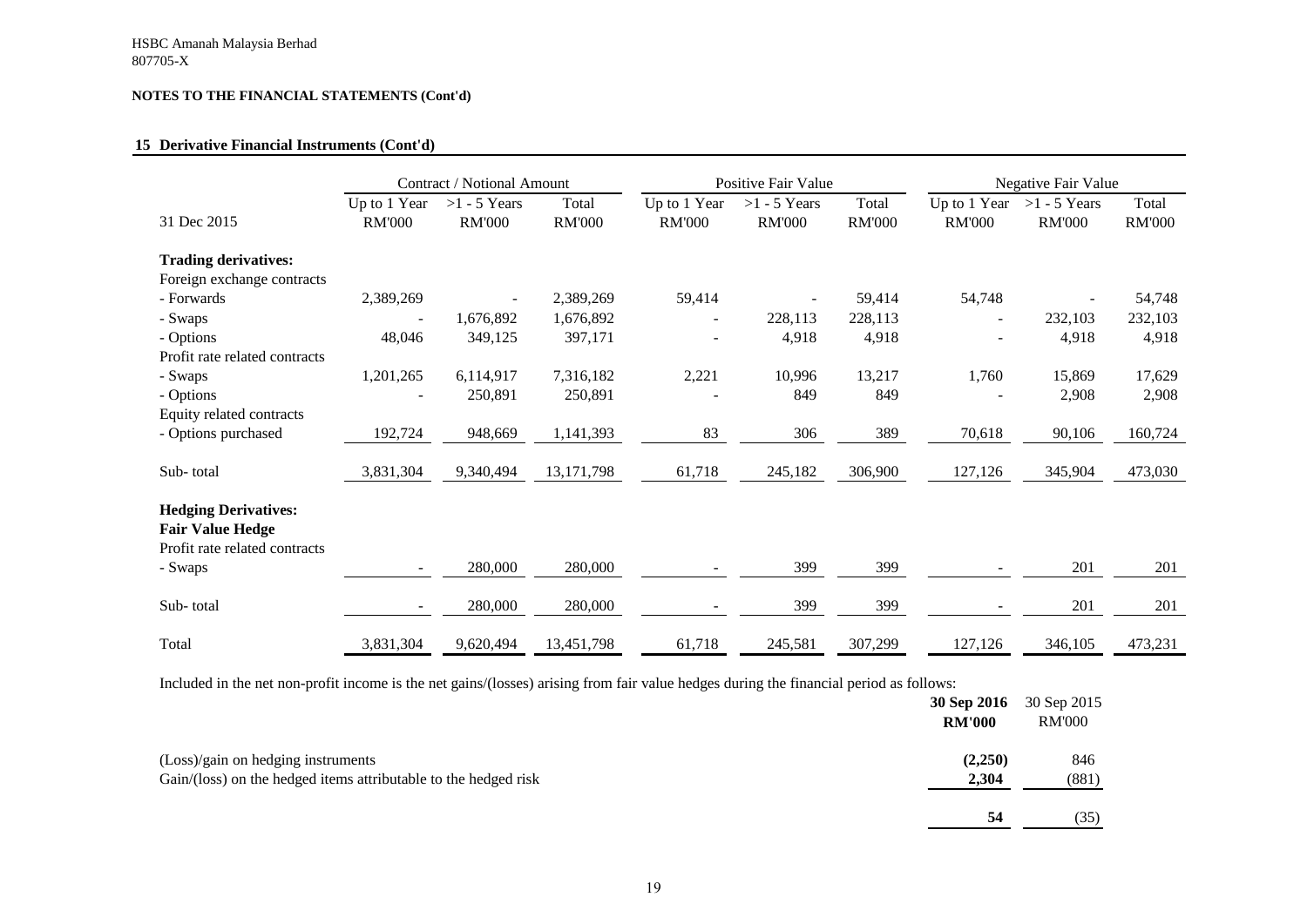#### **16 Other Assets**

|                                                   | 30 Sep 2016<br><b>RM'000</b> | 31 Dec 2015<br><b>RM'000</b> |
|---------------------------------------------------|------------------------------|------------------------------|
| Income receivable                                 | 16,765                       | 12,037                       |
| Amount due from holding company/related companies | 92,393                       | 209,358                      |
| Other receivables, deposits and prepayments       | 21,007                       | 20,216                       |
|                                                   | 130,165                      | 241,611                      |

### **17 Statutory deposits with Bank Negara Malaysia**

The non-profit bearing statutory deposits are maintained with Bank Negara Malaysia in compliance with Section 26(2)c and 26(3) of the Central Bank of Malaysia Act 2009, the amounts of which are determined at set percentages of total eligible liabilities.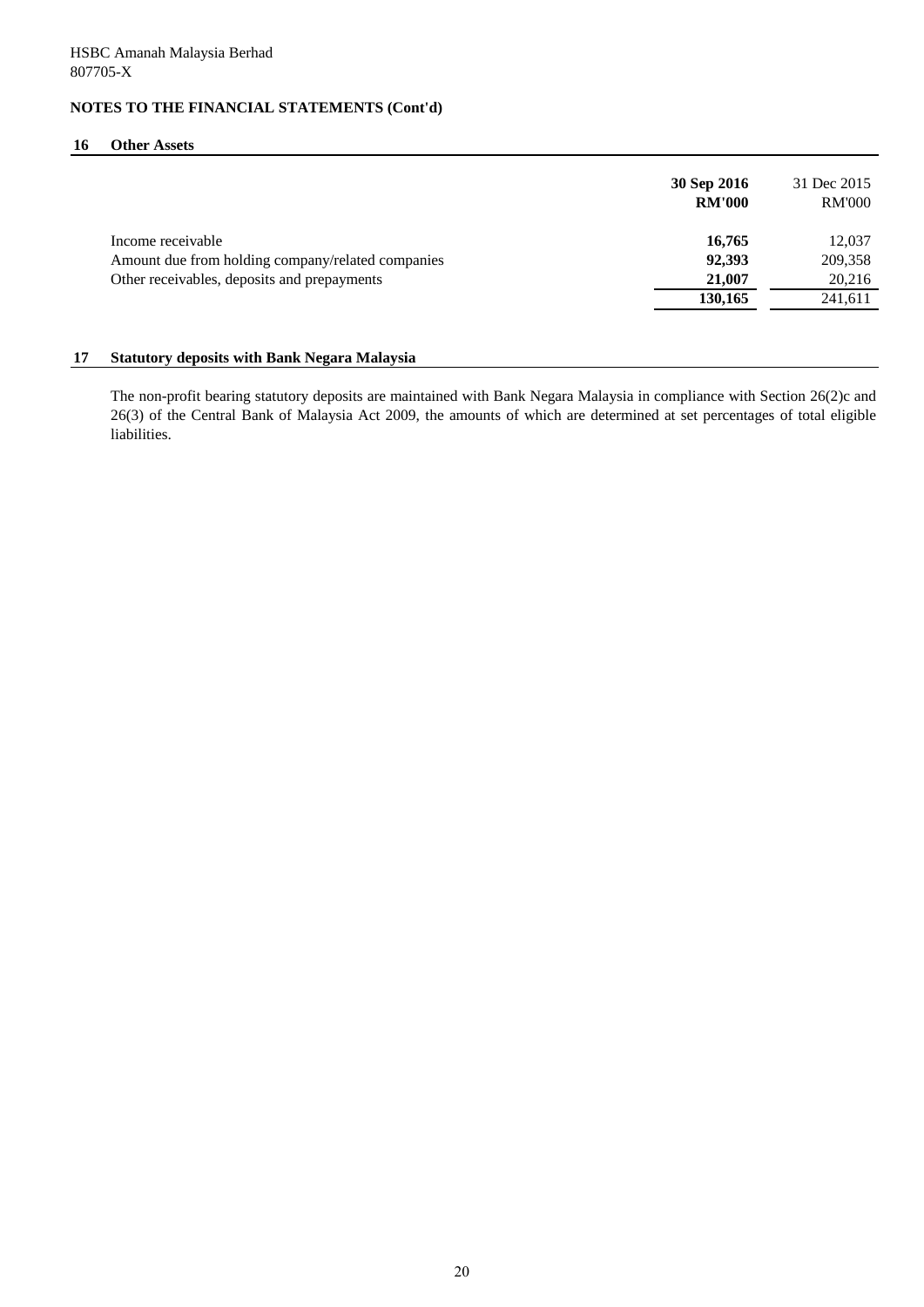### **18 Deposits From Customers**

#### **(i) By type of deposit**

| At amortised cost                                                      | 30 Sep 2016<br><b>RM'000</b> | 31 Dec 2015<br><b>RM'000</b> |
|------------------------------------------------------------------------|------------------------------|------------------------------|
| Non-Mudharabah Fund                                                    |                              |                              |
| Demand deposits                                                        |                              |                              |
| - Wadiah                                                               | 1,813,546                    | 1,857,231                    |
| Savings deposits                                                       |                              |                              |
| - Wadiah                                                               | 1,615,485                    | 1,589,421                    |
| Fixed return investment deposits                                       |                              |                              |
| - Murabahah                                                            | 5,178,438                    | 5,799,059                    |
| - Qard                                                                 | 103,559                      |                              |
| Islamic repurchase agreements                                          |                              |                              |
| - Bai Al-Inah                                                          | 88,793                       | 140,412                      |
|                                                                        | 8,799,821                    | 9,386,123                    |
| The maturity structure of term deposits is as follows:                 |                              |                              |
|                                                                        |                              |                              |
|                                                                        | 30 Sep 2016                  | 31 Dec 2015                  |
|                                                                        | <b>RM'000</b>                | <b>RM'000</b>                |
| Due within six months                                                  | 4,463,387                    | 4,906,663                    |
| More than six months to one year                                       | 787,978                      | 848,285                      |
| More than one year to three years                                      | 26,628                       | 42,063                       |
| More than three years to five years                                    | 4,004                        | 2,048                        |
|                                                                        | 5,281,997                    | 5,799,059                    |
| (ii) By type of customer                                               |                              |                              |
|                                                                        | 30 Sep 2016                  | 31 Dec 2015                  |
|                                                                        | <b>RM'000</b>                | <b>RM'000</b>                |
| Government and statutory bodies                                        | 10,013                       | 8,848                        |
| Business enterprises                                                   | 2,149,542                    | 2,379,984                    |
| Individuals                                                            | 4,715,328                    | 5,065,914                    |
| Others                                                                 | 1,924,938                    | 1,931,377                    |
|                                                                        | 8,799,821                    | 9,386,123                    |
| 19 Deposits and Placements from Banks and Other Financial Institutions |                              |                              |
|                                                                        | 30 Sep 2016<br><b>RM'000</b> | 31 Dec 2015<br><b>RM'000</b> |
|                                                                        |                              |                              |

|                              | <b>RM'000</b> | <b>RM'000</b> |
|------------------------------|---------------|---------------|
| Non-Mudharabah Fund          |               |               |
| Licensed banks               | 1,879,053     | 2,833,307     |
| Bank Negara Malaysia         | 24,318        | 49,614        |
| Other financial institutions |               | 1,277,168     |
|                              |               |               |
|                              | 1,903,371     | 4,160,089     |
|                              |               |               |

Included in deposits and placements from banks and other financial institutions are placements from the Bank's parent company, HSBC Bank Malaysia Berhad, of RM1.9 billion (31 Dec 2015: RM2.8 billion).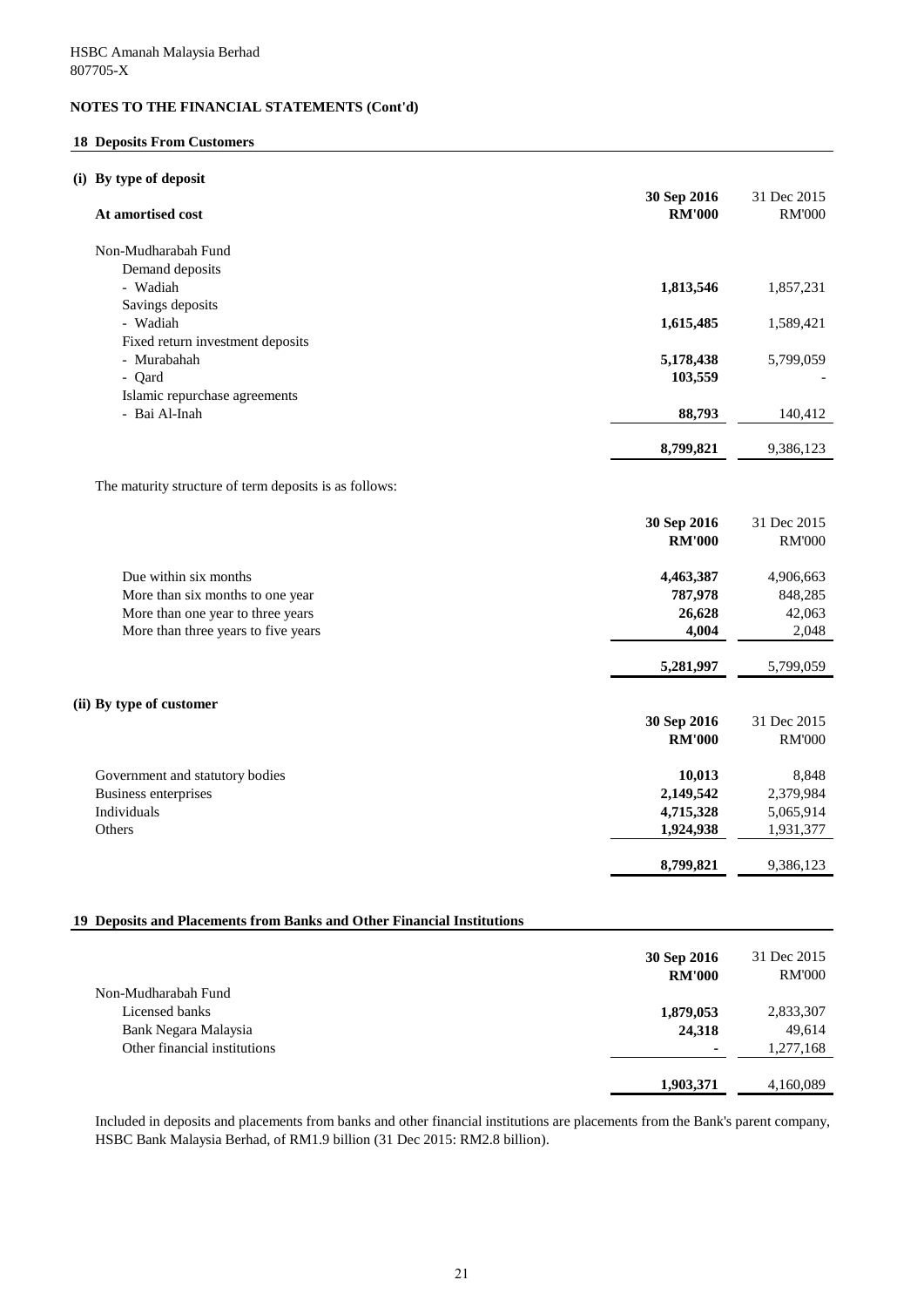#### **20 Other Liabilities**

|                                                   | <b>Note</b> | 30 Sep 2016<br><b>RM'000</b> | 31 Dec 2015<br><b>RM'000</b> |
|---------------------------------------------------|-------------|------------------------------|------------------------------|
| At amortised cost                                 |             |                              |                              |
| <b>Settlements</b>                                |             |                              |                              |
| Amounts due to holding company/ related companies |             | 11,302                       | 89                           |
| Profit payable                                    |             |                              |                              |
| Structured products                               |             | 4,127                        | 5,375                        |
| Others                                            |             | 56,327                       | 74,233                       |
| Other creditors and accruals                      | (a)         | 106,511                      | 127,021                      |
|                                                   |             | 178,267                      | 206,718                      |
| At fair value                                     |             |                              |                              |
| Structured products, at fair value                |             |                              |                              |
| Wakalah with Commodity Wa'ad                      | (b)         | 961,052                      | 1,268,657                    |
|                                                   |             | 1,139,319                    | 1,475,375                    |

Structured products are measured at fair value over the life of the instruments. Structured products are deposits with embedded derivatives, of which both profit paid and fair valuation on the structured products are recorded in net trading income, as per accounting policy in Note 3(i), and respective fair value on trading liabilities is shown in Note 5(ii) in the audited financial statements of the Bank for the financial year ended 31 December 2015.

#### (a) Other creditors and accruals

Included in other creditors and accruals is excess compensation balance and profit earned from inadvertent financing of Shariah non-compliant activities. The contribution was distributed to the Non-Governmental Organisations approved by the Shariah Committee during the financial period/year.

#### **Source and use of charity funds**

| 30 Sep 2016   | 31 Dec 2015         |
|---------------|---------------------|
|               | <b>RM'000</b>       |
|               |                     |
|               | 165                 |
| 111           | 135                 |
|               |                     |
| (93)          | (230)               |
| (87)          |                     |
| 1             | 70                  |
|               |                     |
| 30 Sep 2016   | 31 Dec 2015         |
| <b>RM'000</b> | <b>RM'000</b>       |
| 1,268,657     |                     |
|               | 1,788,427           |
| 239,166       | 2,724,356           |
| (587,260)     | (3,108,048)         |
| 40,489        | (136,078)           |
| 961,052       | 1,268,657           |
|               | <b>RM'000</b><br>70 |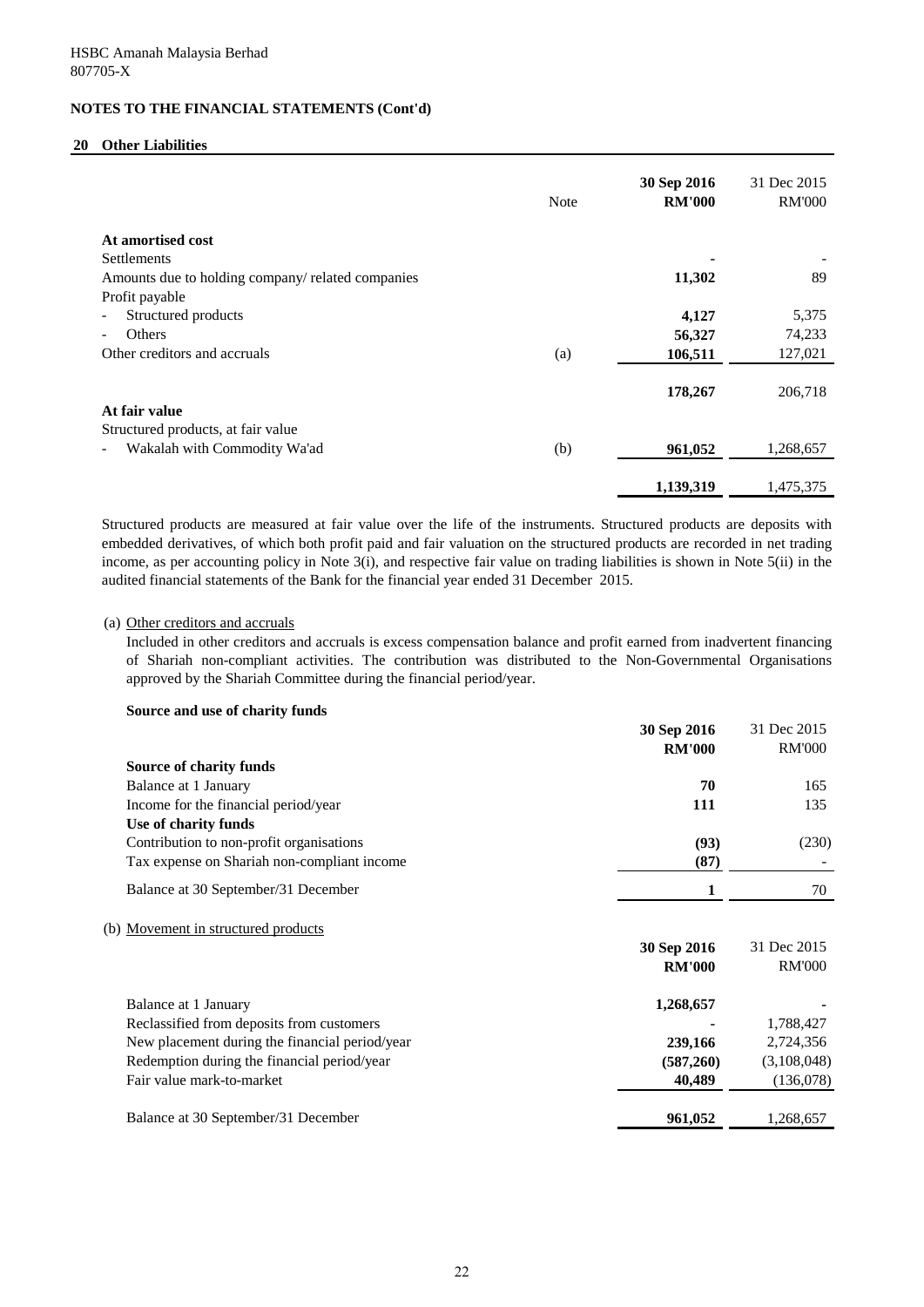### **21 Multi-Currency Sukuk Programme**

|                                       | 30 Sep 2016<br><b>RM'000</b> | 31 Dec 2015<br><b>RM'000</b> |
|---------------------------------------|------------------------------|------------------------------|
| Multi-Currency Sukuk Programme (MCSP) | 1,758,566                    | 1,749,823                    |

The Bank issued the following series of 5-year unsecured Sukuk under its RM3 billion MCSP.

|                              | <b>Nominal</b> |              |                 | <b>Carrying Value</b> |               |
|------------------------------|----------------|--------------|-----------------|-----------------------|---------------|
|                              | <b>Value</b>   | <b>Issue</b> | <b>Maturity</b> | 30 Sep 2016           | 31 Dec 2015   |
| Issuance under MCSP          | <b>RM'000</b>  | Date         | Date            | <b>RM'000</b>         | <b>RM'000</b> |
| At amortised cost            |                |              |                 |                       |               |
| 1st series at amortised cost | 500,000        | 28 Sept 2012 | 28 Sept 2017    | 500,000               | 500,000       |
| At fair value                |                |              |                 |                       |               |
| 2nd series                   | 500,000        | 16 Oct 2014  | 16 Oct 2019     | 503,752               | 500,641       |
| 3rd series                   | 750,000        | 27 Mar 2015  | 27 Mar 2020     | 754,814               | 749,182       |
|                              | 1,250,000      |              |                 | 1,258,566             | 1,249,823     |
|                              | 1,750,000      |              |                 | 1,758,566             | 1,749,823     |

#### Movement in MCSP

|                                                                       | 2nd series    |               | 3rd series                   |                              |
|-----------------------------------------------------------------------|---------------|---------------|------------------------------|------------------------------|
|                                                                       | 30 Sep 2016   | 31 Dec 2015   | 30 Sep 2016                  | 31 Dec 2015                  |
|                                                                       | <b>RM'000</b> | <b>RM'000</b> | <b>RM'000</b>                | <b>RM'000</b>                |
| Balance at 1 January                                                  | 500,641       | 501,854       | 749,182                      |                              |
| New issuance during the financial period/year                         |               |               |                              | 750,000                      |
| Change in fair value other than from own credit risk                  | 9,062         | 1,374         | 15,559                       | (7,020)                      |
| Change in fair value from own credit risk                             | (5,951)       | (2,587)       | (9,927)                      | 6,202                        |
| Balance at 30 September/31 December                                   | 503,752       | 500,641       | 754,814                      | 749,182                      |
|                                                                       |               |               | 30 Sep 2016<br><b>RM'000</b> | 31 Dec 2015<br><b>RM'000</b> |
| The cumulative change in fair value due to changes in own credit risk |               |               | (15,878)                     | 3,615                        |
|                                                                       |               |               |                              |                              |
| <b>Subordinated Commodity Murabahah Financing</b><br>22               |               |               |                              |                              |

|                                                                  | 30 Sep 2016<br><b>RM'000</b> | 31 Dec 2015<br><b>RM'000</b> |
|------------------------------------------------------------------|------------------------------|------------------------------|
| Subordinated Commodity Murabahah Financing, at amortised costs   |                              |                              |
| First tranche issued on 25 June 2014<br>$\overline{\phantom{a}}$ | 321,279                      | 333,515                      |
| Second tranche issued on 30 June 2015<br>$\sim$                  | 274,492                      | 284,946                      |
|                                                                  | 595,771                      | 618,461                      |

The unsecured Subordinated Commodity Murabahah financing comprise of two tranches of Basel III compliant Tier 2 subordinated financing of USD equivalent of RM250 million each from the Bank's immediate holding company, HSBC Bank Malaysia Berhad (HBMY). The tenor for both the Subordinated Commodity Murabahah financing is 10 years from the utilisation date with profit payable quarterly in arrears.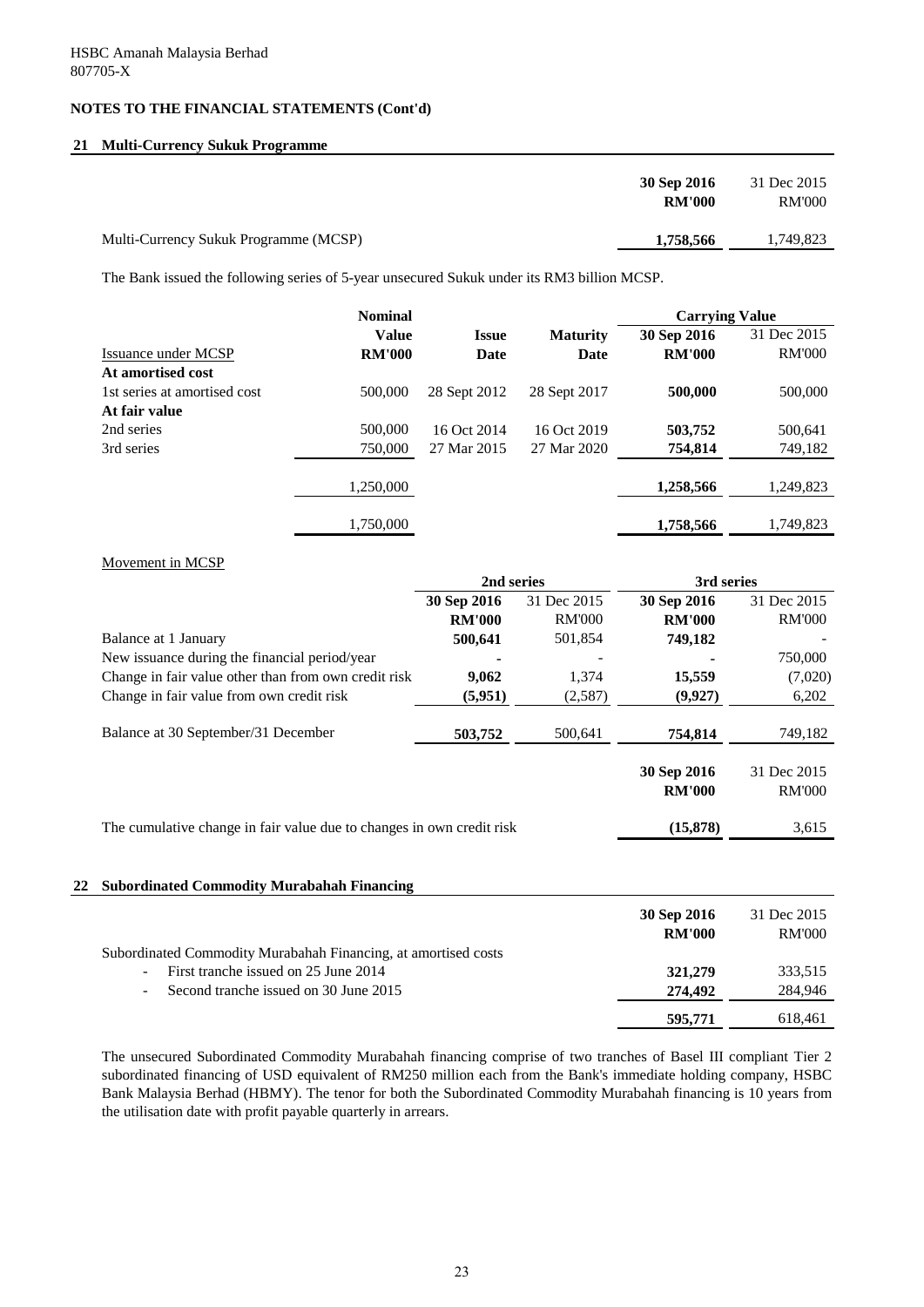### **23 Income Derived from Investment of Depositors' Funds and Others**

|                                                                                                                       | <b>Third Quarter</b> |               | <b>Nine Months Ended</b> |               |
|-----------------------------------------------------------------------------------------------------------------------|----------------------|---------------|--------------------------|---------------|
|                                                                                                                       | 30 Sep 2016          | 30 Sep 2015   | 30 Sep 2016              | 30 Sep 2015   |
|                                                                                                                       | <b>RM'000</b>        | <b>RM'000</b> | <b>RM'000</b>            | <b>RM'000</b> |
| Income derived from investment of:                                                                                    |                      |               |                          |               |
| (i) general investment deposits                                                                                       | 108,009              | 115,590       | 337,852                  | 358,209       |
| (ii) specific investment deposits                                                                                     | 7,578                | 9,210         | 23,057                   | 38,450        |
| (iii) others                                                                                                          | 54,430               | 56,449        | 161,285                  | 139,293       |
|                                                                                                                       | 170,017              | 181,249       | 522,194                  | 535,952       |
|                                                                                                                       | <b>Third Quarter</b> |               | <b>Nine Months Ended</b> |               |
|                                                                                                                       | 30 Sep 2016          | 30 Sep 2015   | 30 Sep 2016              | 30 Sep 2015   |
|                                                                                                                       | <b>RM'000</b>        | <b>RM'000</b> | <b>RM'000</b>            | <b>RM'000</b> |
| (i) Income derived from investment of general investment deposits<br>Finance income:<br>Financing and advances        |                      |               |                          |               |
| - Profit earned other than recoveries from                                                                            |                      |               |                          |               |
| impaired financing                                                                                                    | 87,182               | 86,623        | 264,967                  | 272,761       |
| - Recoveries from impaired financing                                                                                  | 2,595                | 2,304         | 7,935                    | 6,931         |
| Financial investments available-for-sale                                                                              | 7,185                | 9,999         | 23,883                   | 45,499        |
| Money at call and deposit with financial institutions                                                                 | 11,451               | 17,360        | 43,889                   | 43,062        |
|                                                                                                                       | 108,413              | 116,286       | 340,674                  | 368,253       |
| Other operating income                                                                                                |                      |               |                          |               |
| Realised gain from dealing in foreign currency                                                                        | 1,525                | 4,223         | 16,085                   | 12,448        |
| Unrealised gain/(loss) from dealing in foreign currency<br>(Loss)/gain from sale of financial assets held-for-trading | 3,085                | 2,075         | (4,566)                  | (8,838)       |
| and other financial instruments<br>Unrealised gain from revaluation of financial                                      | (10)                 | 2,989         | 875                      | 6,865         |
| assets held-for-trading                                                                                               | 189                  | 276           | 121                      | 1,787         |
| Net profit paid for financial assets held-for-trading<br>and other financial instruments                              | (5,553)              | (5, 433)      | (19,005)                 | (18,039)      |
| Realised gain from trading in derivatives                                                                             | 239                  | 255           | 1,676                    | 2,940         |
| Unrealised gain/(loss) from trading in derivatives                                                                    | 101                  | (5,092)       | 1,959                    | (7,182)       |
| Other gain/(loss)                                                                                                     | 20                   | 11            | 33                       | (25)          |
|                                                                                                                       | (404)                | (696)         | (2,822)                  | (10,044)      |
|                                                                                                                       | 108,009              | 115,590       | 337,852                  | 358,209       |
|                                                                                                                       | <b>Third Quarter</b> |               | <b>Nine Months Ended</b> |               |
|                                                                                                                       | 30 Sep 2016          | 30 Sep 2015   | 30 Sep 2016              | 30 Sep 2015   |
|                                                                                                                       | <b>RM'000</b>        | <b>RM'000</b> | <b>RM'000</b>            | <b>RM'000</b> |
| (ii) Income derived from investment of specific investment deposits                                                   |                      |               |                          |               |
| Finance income:                                                                                                       |                      |               |                          |               |
| Financing and advances                                                                                                |                      |               |                          |               |
| Profit earned other than recoveries from                                                                              |                      |               |                          |               |
| impaired financing                                                                                                    | 6,786                | 12,798        | 19,870                   | 29,430        |

|                                                         | 6,786 | 12,798                   | 19,870 | 29,430 |
|---------------------------------------------------------|-------|--------------------------|--------|--------|
| Other operating income                                  |       |                          |        |        |
| Fees and commission                                     | 300   | 624                      | 824    | 3,041  |
| Realised gain/(loss) from dealing in foreign currency   | 461   | (4,212)                  | 2,416  | 6,013  |
| Unrealised gain/(loss) from dealing in foreign currency | 31    | $\overline{\phantom{a}}$ | (53)   | (34)   |
|                                                         | 792   | (3,588)                  | 3,187  | 9,020  |
|                                                         | 7,578 | 9,210                    | 23,057 | 38,450 |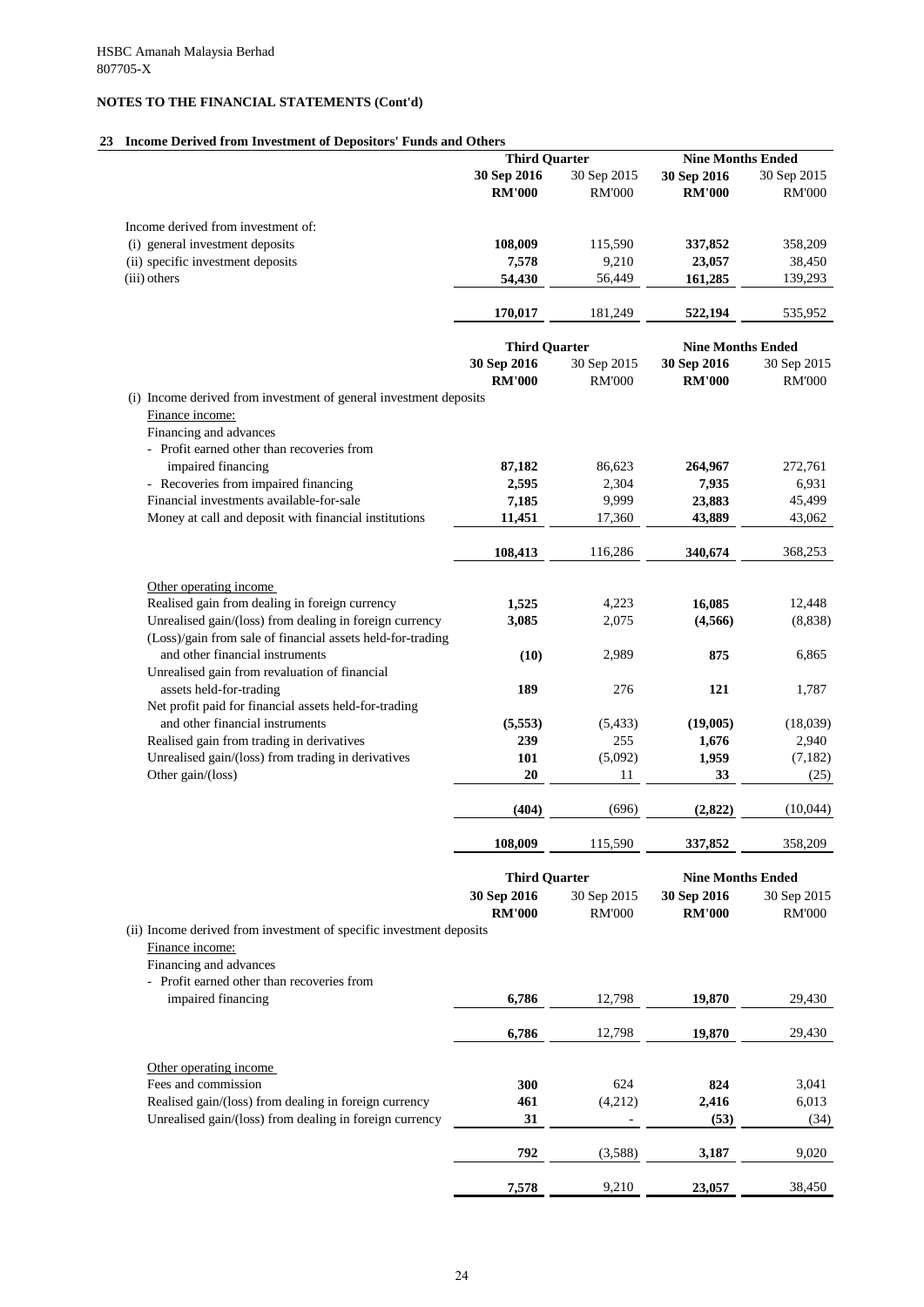# **23 Income Derived from Investment of Depositors' Funds and Others (Cont'd)**

| Income Derived from Investment of Depositors' Funds and Others (Come a)            | <b>Third Quarter</b> |               | <b>Nine Months Ended</b> |               |
|------------------------------------------------------------------------------------|----------------------|---------------|--------------------------|---------------|
|                                                                                    | 30 Sep 2016          | 30 Sep 2015   | 30 Sep 2016              | 30 Sep 2015   |
|                                                                                    | <b>RM'000</b>        | <b>RM'000</b> | <b>RM'000</b>            | <b>RM'000</b> |
| The above fees and commissions were derived from the following major contributors: |                      |               |                          |               |
| Guarantee fees                                                                     | 75                   | 430           | 307                      | 969           |
| Service charges and fees                                                           | 107                  | 194           | 397                      | 2,070         |
|                                                                                    |                      |               |                          |               |
|                                                                                    | <b>Third Quarter</b> |               | <b>Nine Months Ended</b> |               |
|                                                                                    | 30 Sep 2016          | 30 Sep 2015   | 30 Sep 2016              | 30 Sep 2015   |
|                                                                                    | <b>RM'000</b>        | <b>RM'000</b> | <b>RM'000</b>            | <b>RM'000</b> |
| (iii) Income derived from investment of others                                     |                      |               |                          |               |
| Finance income:                                                                    |                      |               |                          |               |
| Financing and advances<br>- Profit earned other than recoveries from               |                      |               |                          |               |
| impaired financing                                                                 | 43,838               | 42,303        | 126,491                  | 105,861       |
| Recoveries from impaired financing                                                 | 1,305                | 1,125         | 3,788                    | 2,705         |
| Financial investments available-for-sale                                           | 3,638                | 4,883         | 11,401                   | 17,005        |
| Money at call and deposit with financial institutions                              | 5,872                | 8,478         | 20,952                   | 17,254        |
|                                                                                    |                      |               |                          |               |
|                                                                                    | 54,653               | 56,789        | 162,632                  | 142,825       |
| Other operating income                                                             |                      |               |                          |               |
| Realised gain from dealing in foreign currency                                     | 910                  | 3,666         | 7,679                    | 6,474         |
| Unrealised gain/(loss) from dealing in foreign currency                            | 1,377                | (590)         | (2,180)                  | (4,316)       |
| Gain from sale of financial assets held-for-trading                                |                      |               |                          |               |
| and other financial instruments                                                    | 7                    | 1,460         | 418                      | 2,783         |
| Unrealised gain from revaluation of financial<br>assets held-for-trading           | 89                   | 135           | 58                       | 651           |
| Net profit paid from financial assets held-for-trading                             |                      |               |                          |               |
| and other financial instruments                                                    | (2, 819)             | (2,654)       | (9,073)                  | (6,958)       |
| Realised gain from trading in derivatives                                          | 132                  | 519           | 800                      | 1,436         |
| Unrealised gain/(loss) from trading in derivatives                                 | 71                   | (2,881)       | 935                      | (3,595)       |
| Other gain/(loss)                                                                  | <b>10</b>            | 5             | 16                       | (7)           |
|                                                                                    | (223)                | (340)         | (1, 347)                 | (3,532)       |
|                                                                                    | 54,430               | 56,449        | 161,285                  | 139,293       |

### **24 Income Derived from Investment of Shareholder's Funds**

|                                                       | <b>Third Quarter</b> |               | <b>Nine Months Ended</b> |               |
|-------------------------------------------------------|----------------------|---------------|--------------------------|---------------|
|                                                       | 30 Sep 2016          | 30 Sep 2015   | 30 Sep 2016              | 30 Sep 2015   |
|                                                       | <b>RM'000</b>        | <b>RM'000</b> | <b>RM'000</b>            | <b>RM'000</b> |
|                                                       |                      | (Restated)    |                          | (Restated)    |
| Finance income:                                       |                      |               |                          |               |
| Financing and advances                                |                      |               |                          |               |
| - Profit earned other than recoveries from            |                      |               |                          |               |
| impaired financing                                    | 13,820               | 11,737        | 39,276                   | 34,307        |
| - Recoveries from impaired financing                  | 411                  | 312           | 1,176                    | 873           |
| Financial investments available-for-sale              | 1,149                | 1,355         | 3,540                    | 5,659         |
| Money at call and deposit with financial institutions | 1,862                | 2,353         | 6,506                    | 5,469         |
|                                                       | 17,242               | 15,757        | 50,498                   | 46,308        |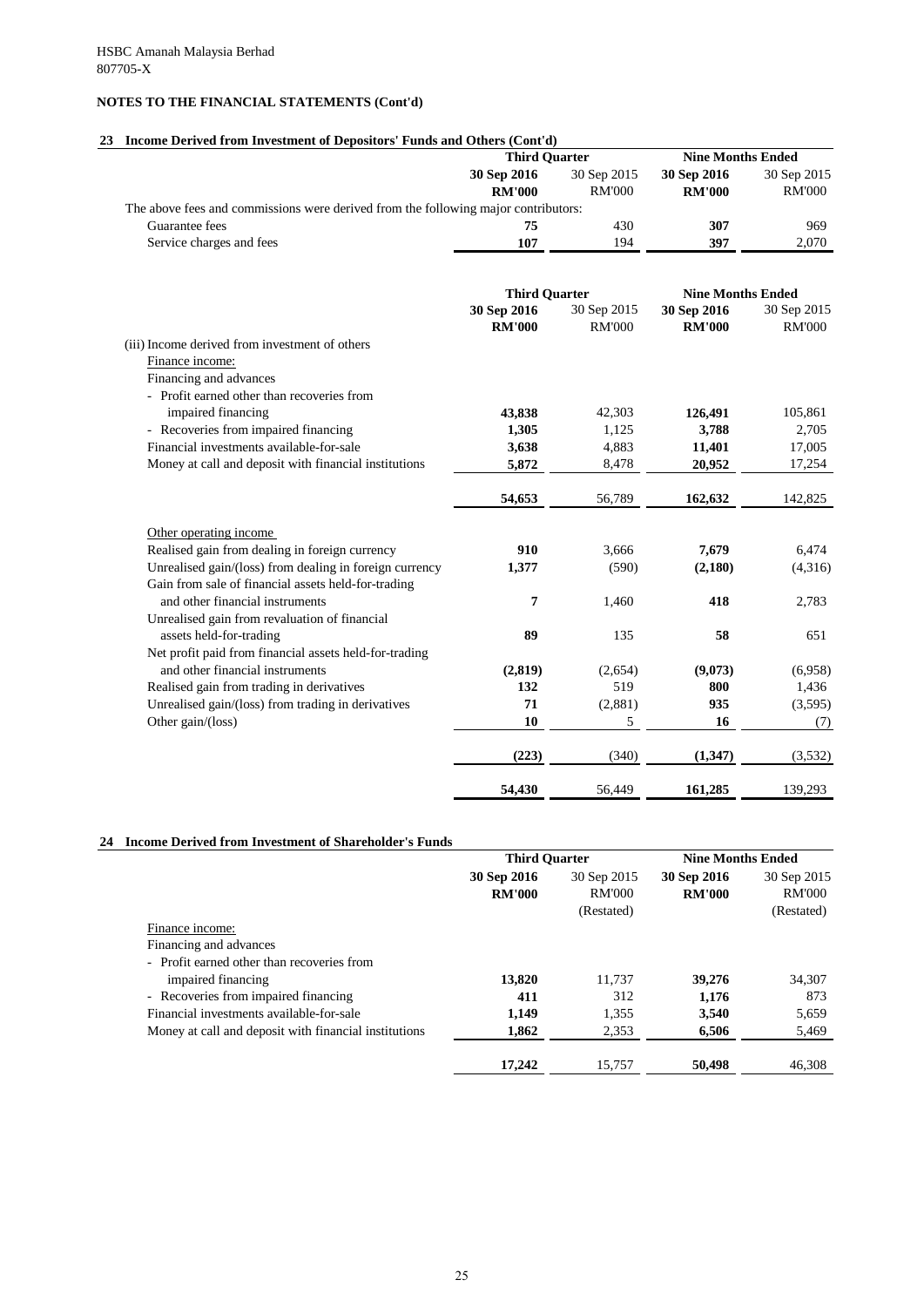### **24 Income Derived from Investment of Shareholder's Funds (Cont'd)**

|                                                                                    | <b>Third Quarter</b>         |                              | <b>Nine Months Ended</b>     |                              |
|------------------------------------------------------------------------------------|------------------------------|------------------------------|------------------------------|------------------------------|
|                                                                                    | 30 Sep 2016<br><b>RM'000</b> | 30 Sep 2015<br><b>RM'000</b> | 30 Sep 2016<br><b>RM'000</b> | 30 Sep 2015<br><b>RM'000</b> |
|                                                                                    |                              | (Restated)                   |                              | (Restated)                   |
| Other operating income                                                             |                              |                              |                              |                              |
| Fees and commission                                                                | 13,068                       | 13,587                       | 39,656                       | 42,884                       |
| Realised gain from dealing in foreign currency                                     | 299                          | 727                          | 2,384                        | 1,724                        |
| Unrealised gain/(loss) from dealing in foreign currency                            | 419                          | 126                          | (677)                        | (1,197)                      |
| Gain/(loss) from sale of financial assets held-for-trading                         |                              |                              |                              |                              |
| and other financial instruments                                                    | 3                            | (249)                        | 130                          | 221                          |
| Unrealised gain from revaluation of financial assets                               |                              |                              |                              |                              |
| held-for-trading                                                                   | 28                           | 692                          | 18                           | 875                          |
| Net profit paid from financial assets held-for-trading                             |                              |                              |                              |                              |
| and other financial instruments                                                    | (891)                        | (737)                        | (2,817)                      | (2,265)                      |
| Realised gain from trading in derivatives                                          | 42                           | 73                           | 248                          | 398                          |
| Unrealised gain/(loss) from trading in derivatives                                 | 25                           | (728)                        | 291                          | (981)                        |
| Shared-service fees from holding company                                           | 725                          | 804                          | 2,301                        | 2,509                        |
| Net gain on disposal of financial assets                                           |                              |                              |                              |                              |
| available-for-sale                                                                 | 3,798                        |                              | 6,853                        | 232                          |
| Net gain/(loss) on financial instruments designated                                |                              |                              |                              |                              |
| at fair value through profit or loss                                               | 4,675                        | (8,163)                      | 14,615                       | (15, 811)                    |
| Other income                                                                       | 38                           | 151                          | 97                           | 190                          |
|                                                                                    |                              |                              |                              |                              |
|                                                                                    | 22,229                       | 6,283                        | 63,099                       | 28,779                       |
|                                                                                    | 39,471                       | 22,040                       | 113,597                      | 75,087                       |
|                                                                                    |                              |                              |                              |                              |
| The above fees and commissions were derived from the following major contributors: |                              |                              |                              |                              |
| Service charges and fees                                                           | 4,391                        | 6,890                        | 14,681                       | 18,592                       |
| Cards                                                                              | 5,377                        | 3,726                        | 16,549                       | 12,461                       |
| Agency fees                                                                        | 1,894                        | 1,855                        | 5,382                        | 7,067                        |

### **25 Impairment Losses on Financing**

|                                    | <b>Third Quarter</b> |               | <b>Nine Months Ended</b> |               |
|------------------------------------|----------------------|---------------|--------------------------|---------------|
|                                    | 30 Sep 2016          | 30 Sep 2015   | 30 Sep 2016              | 30 Sep 2015   |
|                                    | <b>RM'000</b>        | <b>RM'000</b> | <b>RM'000</b>            | <b>RM'000</b> |
| Impairment charges on financing:   |                      |               |                          |               |
| (a) Individual impairment          |                      |               |                          |               |
| - Made during the financial period | 1,979                | 20,313        | 19,208                   | 34,257        |
| - Written back                     | (3,087)              | (1,724)       | (16, 852)                | (18,019)      |
| (b) Collective impairment          |                      |               |                          |               |
| - Made during the financial period | 38,904               | 23,099        | 158,873                  | 101,084       |
| - Written back                     | (13,530)             | (13,621)      | (48, 876)                | (51, 844)     |
| Impaired financing                 |                      |               |                          |               |
| - Recovered during the period      | (8, 415)             | (7,319)       | (24,070)                 | (23,969)      |
| - Written off                      | 360                  | 821           | 2,228                    | 2,103         |

**16,211** 21,569 90,511 43,612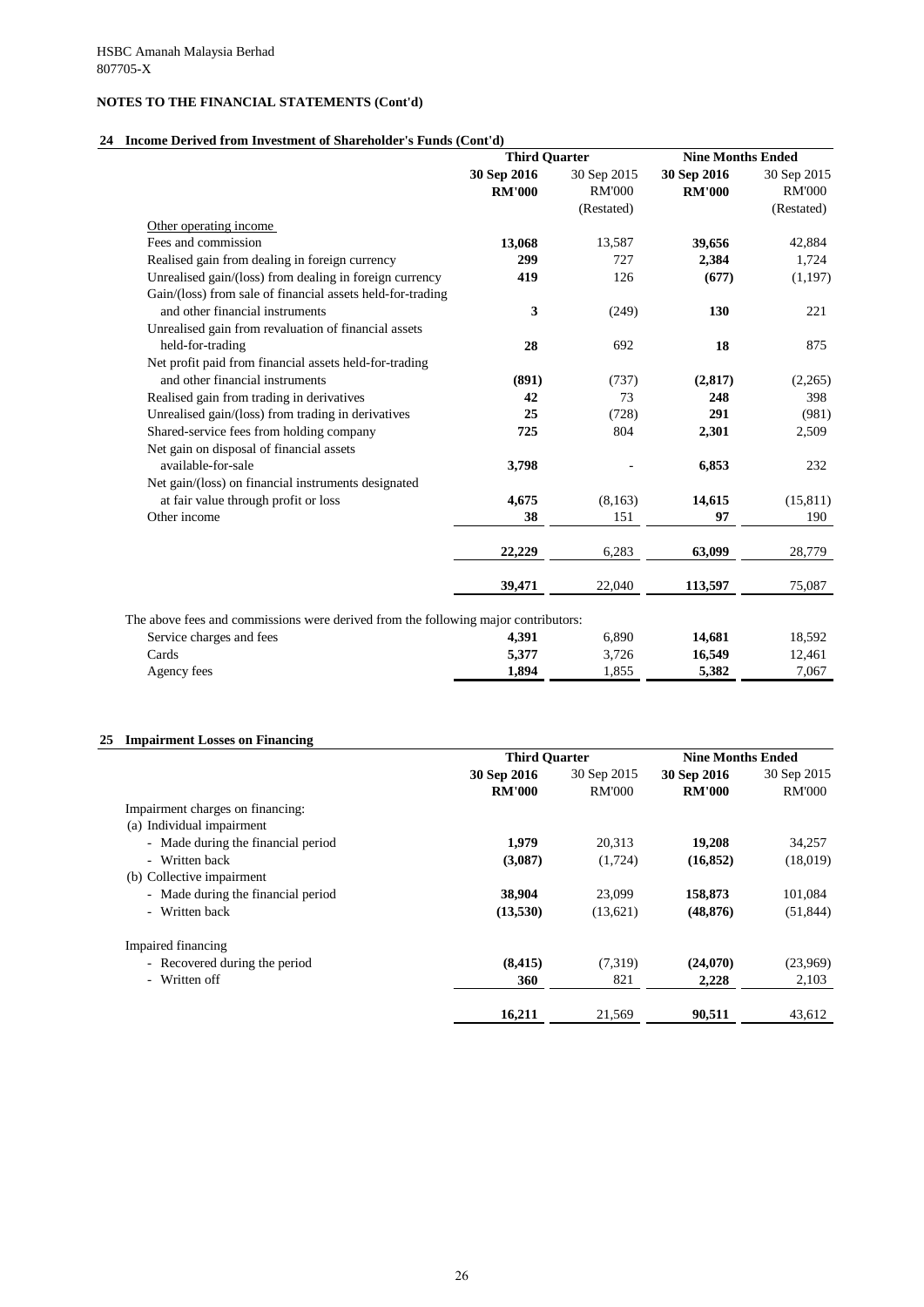### **26 Income Attributable to Depositors**

# **27 Operating Expenses**

|                                              | <b>Third Quarter</b> |               | <b>Nine Months Ended</b> |               |
|----------------------------------------------|----------------------|---------------|--------------------------|---------------|
|                                              | 30 Sep 2016          | 30 Sep 2015   | 30 Sep 2016              | 30 Sep 2015   |
|                                              | <b>RM'000</b>        | <b>RM'000</b> | <b>RM'000</b>            | <b>RM'000</b> |
| Non-Mudharabah Fund                          |                      |               |                          |               |
| Deposits from customers                      | 49,993               | 59,227        | 156,607                  | 172,017       |
| - Deposits and placements of banks and other |                      |               |                          |               |
| financial institutions                       | 12,229               | 13,536        | 46,535                   | 39,375        |
| - Others                                     | 22,175               | 21,901        | 67,039                   | 54,779        |
| Mudharabah Fund                              |                      |               |                          |               |
| - Deposits and placements of banks and other |                      |               |                          |               |
| financial institutions                       |                      |               |                          | 8,216         |
|                                              |                      |               |                          |               |
|                                              | 84,397               | 94,664        | 270,181                  | 274,387       |

|                                               | <b>Third Quarter</b> |               | <b>Nine Months Ended</b> |               |
|-----------------------------------------------|----------------------|---------------|--------------------------|---------------|
|                                               | 30 Sep 2016          | 30 Sep 2015   | 30 Sep 2016              | 30 Sep 2015   |
|                                               | <b>RM'000</b>        | <b>RM'000</b> | <b>RM'000</b>            | <b>RM'000</b> |
|                                               |                      | (Restated)    |                          | (Restated)    |
| Personnel expenses                            | 10,515               | 12,633        | 31,112                   | 39,036        |
| Promotion and marketing related expenses      | 1,518                | 2,078         | 8,222                    | 7,738         |
| Establishment related expenses                | 4,521                | 5,653         | 14,293                   | 16,337        |
| General administrative expenses               | 42,021               | 38,875        | 129,741                  | 115,551       |
|                                               | 58,575               | 59,239        | 183,368                  | 178,662       |
| Personnel expenses                            |                      |               |                          |               |
| Salaries, allowances and bonuses              | 8,273                | 9,733         | 24,600                   | 30,978        |
| <b>Employees Provident Fund contributions</b> | 1,436                | 1,655         | 4,286                    | 5,300         |
| Other staff related costs                     | 806                  | 1,245         | 2,226                    | 2,758         |
|                                               | 10,515               | 12,633        | 31,112                   | 39,036        |
| Promotion and marketing related expenses      | 1,518                | 2,078         | 8,222                    | 7,738         |
| Establishment related expenses                |                      |               |                          |               |
| Depreciation of equipment                     | 1,238                | 1,752         | 3,846                    | 5,608         |
| Amortisation of intangible assets             |                      |               |                          | 2             |
| Information technology costs                  | 788                  | 1,124         | 1,933                    | 2,556         |
| Rental of premises                            | 1,930                | 2,036         | 6,078                    | 6,137         |
| Others                                        | 565                  | 741           | 2,436                    | 2,034         |
|                                               | 4,521                | 5,653         | 14,293                   | 16,337        |
| General administrative expenses               |                      |               |                          |               |
| Group recharges                               | 33,990               | 31,533        | 103,054                  | 98,138        |
| Others                                        | 8,031                | 7,342         | 26,687                   | 17,413        |

 **42,021** 38,875 129,741 115,551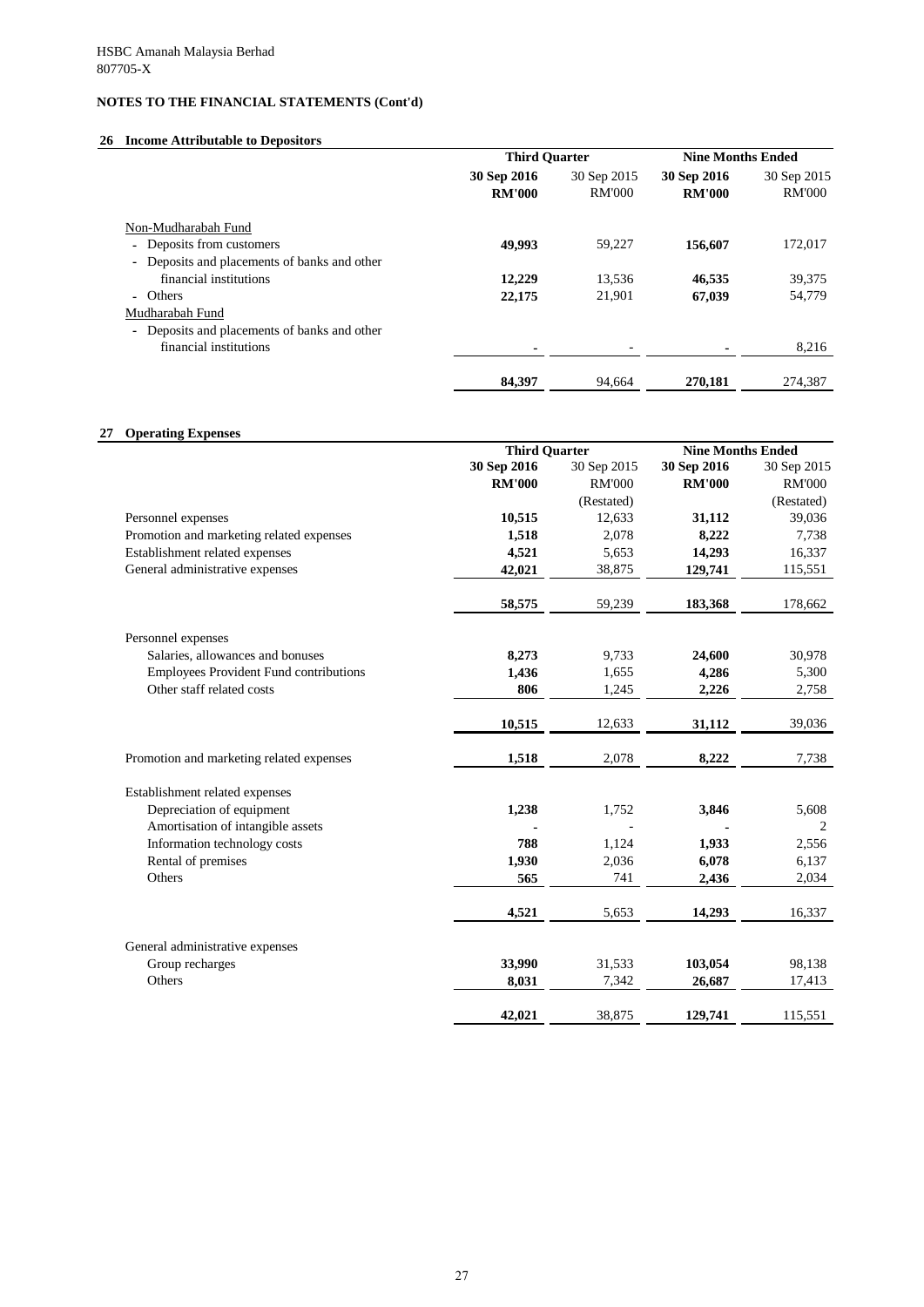#### **28 Capital Adequacy**

|                                                                            | 30 Sep 2016   | 31 Dec 2015   |
|----------------------------------------------------------------------------|---------------|---------------|
|                                                                            | <b>RM'000</b> | <b>RM'000</b> |
| Tier 1 capital                                                             |               |               |
| Paid-up ordinary share capital                                             | 50,000        | 50,000        |
| Share premium                                                              | 610,000       | 610,000       |
| Retained profits                                                           | 734,987       | 701,902       |
| Other reserves                                                             | 95,452        | 91,565        |
| Regulatory adjustments                                                     | (60, 871)     | (37, 639)     |
| Total Common Equity Tier 1 (CET1) and Tier 1 capital                       | 1,429,568     | 1,415,828     |
| Tier 2 capital                                                             |               |               |
| Subordinated Commodity Murabahah financing                                 | 595,771       | 618,461       |
| Collective impairment allowance (unimpaired portion) & regulatory reserves | 130,498       | 118,212       |
| Total Tier 2 capital                                                       | 726,269       | 736,673       |
| <b>Capital base</b>                                                        | 2,155,836     | 2,152,501     |
|                                                                            |               |               |
| <b>CET1</b> and Tier 1 Capital ratio                                       | 12.587%       | 11.911%       |
| <b>Total Capital ratio</b>                                                 | 18.981%       | 18.108%       |

The total capital and capital adequacy ratios have been computed based on the Standardised Approach in accordance with the Capital Adequacy Framework for Islamic Banks (CAFIB). The Bank has adopted the Standardised Approach for Credit Risk and Market Risk, and the Basic Indicator Approach for Operational Risk.

Breakdown of risk-weighted assets (RWA) in the various categories of risk weights:

|                                | 30 Sep 2016      |               | 31 Dec 2015              |               |
|--------------------------------|------------------|---------------|--------------------------|---------------|
|                                | <b>Principal</b> | Risk-weighted | Principal                | Risk-weighted |
|                                | <b>RM'000</b>    | <b>RM'000</b> | <b>RM'000</b>            | <b>RM'000</b> |
| Total RWA for credit risk      | 19,340,359       | 10,439,836    | 22,406,281               | 10,885,513    |
| Total RWA for market risk      | $\blacksquare$   | 11,325        |                          | 104,374       |
| Total RWA for operational risk | $\blacksquare$   | 906,610       | $\overline{\phantom{0}}$ | 897,064       |
|                                | 19,340,359       | 11,357,771    | 22,406,281               | 11,886,951    |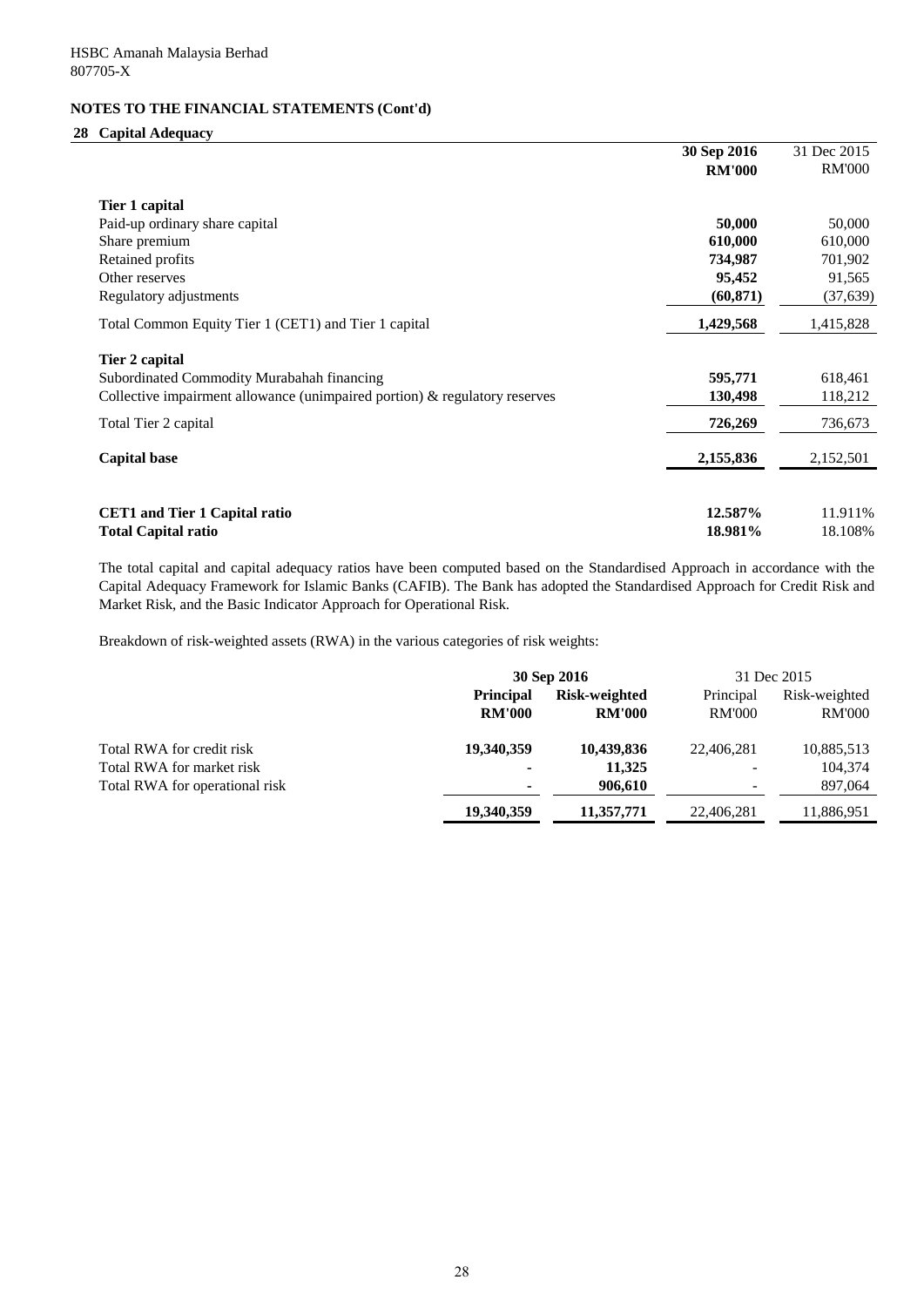#### **29 Commitments and Contingencies**

The table below shows the contracts or underlying principal amounts, positive fair value of derivative contracts, credit equivalent amounts and risk weighted amounts of unmatured off-balance sheet transactions at the statement of financial position date. The underlying principal amounts indicate the volume of business outstanding and do not represent amounts at risk.

These commitments and contingencies are not secured over the assets of the Bank.

|                                                         | 30 Sep 2016         | 31 Dec 2015         |
|---------------------------------------------------------|---------------------|---------------------|
|                                                         | Principal<br>amount | Principal<br>amount |
| <b>Principal amount</b>                                 | <b>RM'000</b>       | <b>RM'000</b>       |
| Direct credit substitutes                               | 730,154             | 622,855             |
| Transaction-related contingent items                    | 1,120,091           | 1,089,395           |
| Short-term self-liquidating trade-related contingencies | 157,358             | 172,151             |
| Irrevocable commitments to extend credit                |                     |                     |
| - Maturity not exceeding one year                       | 3,022,804           | 3,056,937           |
| - Maturity exceeding one year                           | 1,823,141           | 1,818,014           |
| Unutilised credit card lines                            | 2,150,647           | 1,678,518           |
| Equity related contracts                                |                     |                     |
| - Less than one year                                    | 620,006             | 192,724             |
| - One year to less than five years                      | 272,544             | 948,669             |
| Profit rate related contracts                           |                     |                     |
| - Less than one year                                    | 1,660,000           | 1,201,265           |
| - One year to less than five years                      | 5,008,312           | 6,645,808           |
| Foreign exchange related contracts                      |                     |                     |
| - Less than one year                                    | 3,118,249           | 2,437,315           |
| - One year to less than five years                      | 2,392,611           | 2,026,017           |
|                                                         | 22,075,917          | 21,889,668          |

**[1]** The credit equivalent and risk weighted amounts are computed using credit conversion factors and risk weighting rules as per BNM guidelines. The credit conversion factors and risk weighting rules were based on Basel II Capital Adequacy Framework for Islamic Banks (CAFIB).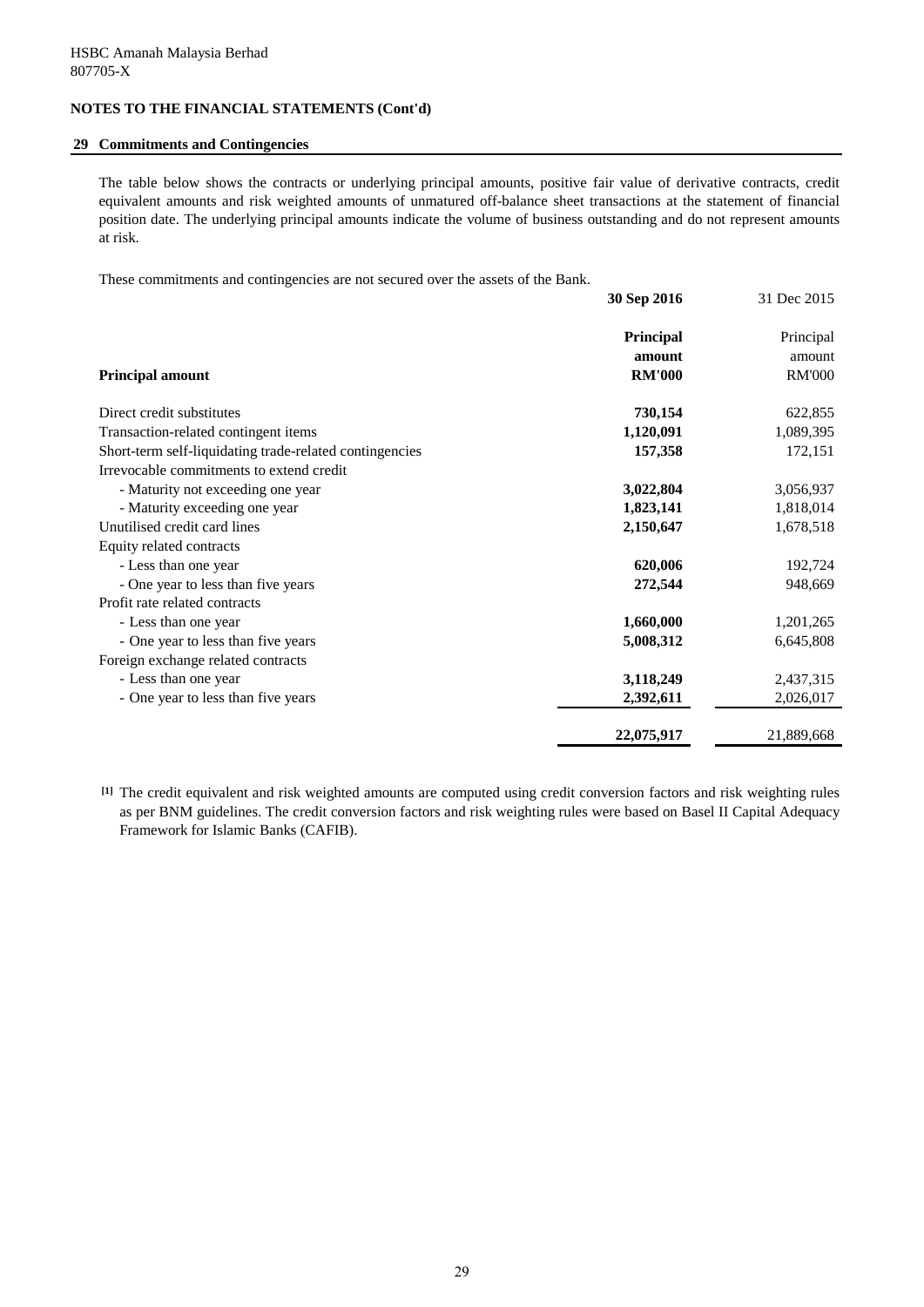#### **30 Performance Review**

Profit before tax (PBT) declined by RM22.6 million or 19.8% against history due to higher impairment loses on financing (up RM46.9 million) and operating expenses (up RM4.7 million), but partially offset by higher income derived from investment of shareholder's funds, depositors' funds and others (up RM24.8 million) and lower income attributable to depositors (down RM4.2 million).

Income derived from investment of shareholder's funds increased by RM38.5 million, mainly due to higher net gains on financial instruments fair valued through profit or loss (up RM30.4 million) and higher net gains on disposal of financial assets available-for-sale (up RM6.6 million).

Impairment losses on financing increased by RM46.9 million arising mainly from higher collective impairment provision (up RM60.8 million) partially offset by lower individual impairment provision (up RM13.9 million).

The income attributable to depositors decreased due to lower profit paid on customer deposits (down RM15.4 million),partially offset by higher profit paid on sukuk (up RM7.3 million) and subordinated Commodity Murabahah financing (up RM5.0 million). Meanwhile, operating expenses increased mainly due to higher general administrative expenses (up RM14.2 million), offset by lower personnel expenses (down RM7.9 million) and establishment related expenses (down RM2.0 million).

Balance sheet size at RM16.1 billion decreased by RM3.2 billion or 16.6%, attributed to decrease in cash and short term funds (down RM2.3 billion), financial investments available-for-sale (down RM0.4 billion) and financing and advances (down RM0.3 billion). The Bank's capital and liquidity ratios remain strong and are well above regulatory requirements.

#### **31 Business Prospects**

The global economy is expected to grow more moderately, across major advanced and emerging markets economies and will continue to be susceptible to downside risks including possible effects from the results on the referendum by the British voters to exit United Kingdom from the European Union (Brexit), continued geopolitical tensions in the Middle East and threat of potential terrorist attacks.

On home ground, the Malaysian economy is also expected to face continuous challenging operating environment for the remaining 2016 with projected GDP moderating to an annual basis of 4.0% to 4.5%. Domestic demand will continue to be the main driver of growth, supported primarily by private sector spending. Overall, while domestic conditions remain resilient, uncertainties in the external environment may pose downside risks to Malaysia' growth prospects. The Ringgit, which depreciated against most major and regional currencies in Q2 2016, will continue to face volatility due to the uncertainties in the external environment, especially global crude oil prices that are expected to remain volatile due to the uncertain supply and demand conditions. However in the longer term view, the overall Malaysia economy to remain resilient and on track to expand in 2016 and 2017 with growth rate ranging between 4.5% and 5.0%.

In addition, to ensure continuous domestic financial stability supported by healthy business activities, Bank Negara Malaysia had on 13 July 2016, taken the pre-emptive step to reduce the Overnight Policy Rate (OPR) from 3.25% to 3.00%. Supported by strong capital buffers, the financial institutions will have the capacity to shoulder the adverse economic and market developments without disruptions to domestic financial intermediation.

Given uncertain global economic outlook, the Group will work with customers to provide banking solutions to minimise the impact of market volatility on their respective businesses. We will continue to facilitate customers cross border investments and transactions, especially with China and ASEAN countries. HSBC's international banking network provides access to more than 90% of global GDP, trade and capital flows. The impending Regional Comprehensive Economic Partnership (RCEP), once implemented, could provide dynamic stimuli to revitalise trade and investment in Asia, unlocking the benefits that lowering trade barriers and cutting red tape can bring to businesses, especially to companies that are looking to grow and move into new markets. Locally, Malaysia is a growth market for HSBC, and we will continue to invest in our people, network and businesses whilst upholding the highest banking standards. Our balanced and diversified business model, strong liquidity and strict cost management, will continue to make us highly resilient.